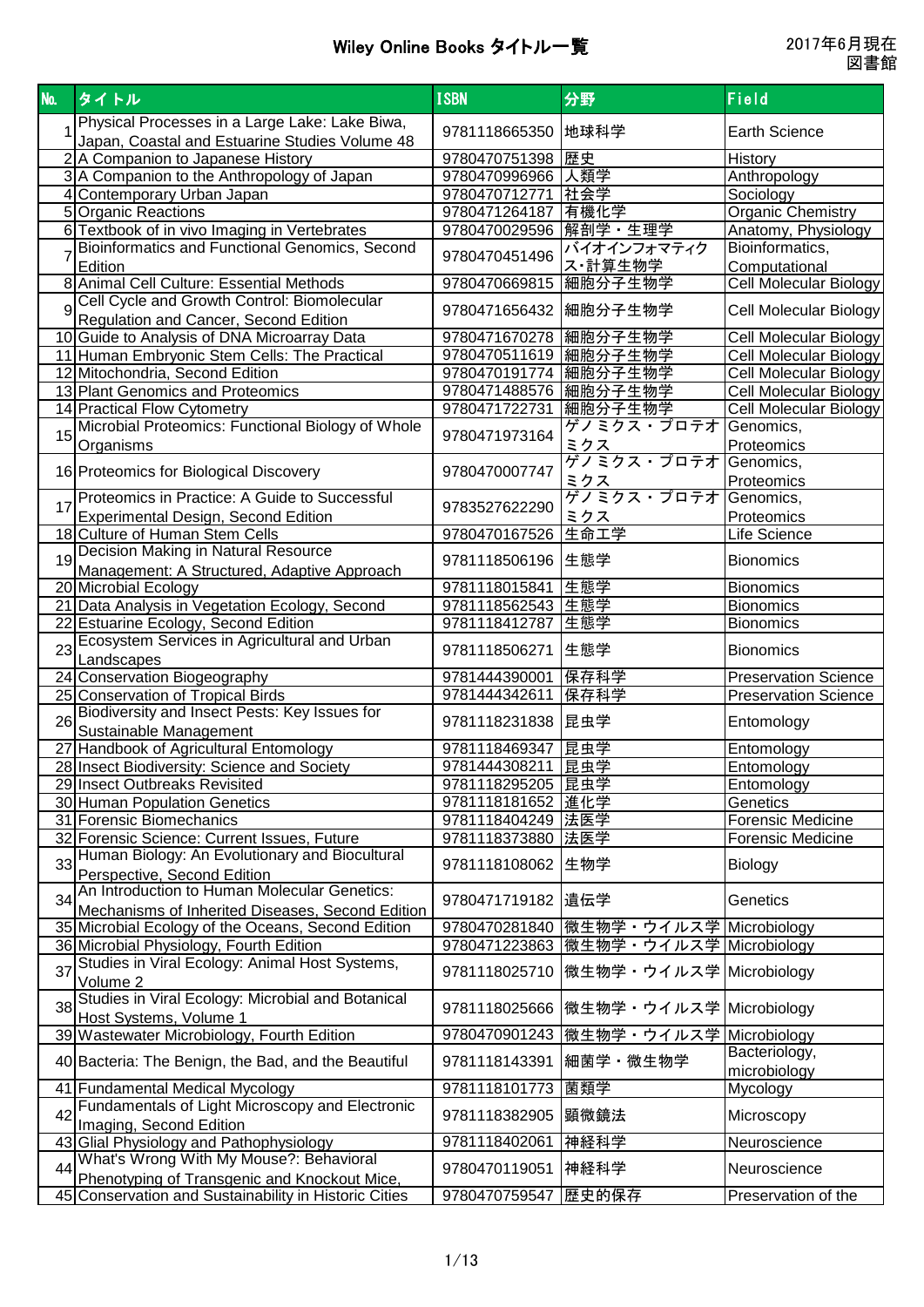| No. | タイトル                                                                                                                                   | <b>ISBN</b>           | 分野               | Field                                    |
|-----|----------------------------------------------------------------------------------------------------------------------------------------|-----------------------|------------------|------------------------------------------|
| 46  | Structures & Construction in Historic Building<br>Conservation                                                                         | 9780470691816 歴史的保存   |                  | <b>Building Conservation</b>             |
|     | 47 Understanding Historic Building Conservation                                                                                        | 9780470691823 歴史的保存   |                  | <b>Building Conservation</b>             |
| 48  | Residential Landscape Sustainability: A Checklist<br>Tool                                                                              | 9780470692370         | ランドスケープ・デザ<br>イン | Landscape Design                         |
| 49  | Previously Developed Land: Industrial Activities<br>and Contamination, Second Edition                                                  | 9780470759141         | 都市計画             | <b>Urban Planning</b>                    |
| 50  | Turning a Town Around: A Proactive Approach to<br><b>Urban Design</b>                                                                  | 9780470697719 都市計画    |                  | <b>Urban Planning</b>                    |
| 51  | Contractual Correspondence for Architects and<br>Project Managers, Fourth Edition                                                      | 9780470757888 建築専門実務  |                  | <b>Building professional</b><br>practice |
|     | 52 Electric Power Systems: A Conceptual Introduction                                                                                   | 9780470036426  電力     |                  | Power                                    |
| 53  | Analysis of Electric Machinery and Drive Systems,<br><b>Third Edition</b>                                                              | 9781118524336 動力技術・工学 |                  | <b>Power Engineering</b>                 |
| 54  | Voltage-Sourced Converters in Power Systems:<br>Modeling, Control, and Applications                                                    | 9780470551578 動力技術・工学 |                  | Power Engineering                        |
| 55  | Understanding Wind Power Technology: Theory,<br>Deployment and Optimisation                                                            | 9781118701492 風力エネルギー |                  | <b>Wind Energy</b>                       |
| 56  | Wind Energy Explained: Theory, Design and<br>Application, Second Edition                                                               | 9781119994367 風カエネルギー |                  | <b>Wind Energy</b>                       |
|     | 57 Encyclopedia of Automotive Engineering                                                                                              | 9781118354179 自動車工学   |                  | Automotive                               |
|     | 58 Galois Theory, Second Edition                                                                                                       | 9781118072059  数学・統計学 |                  | Mathematics &<br><b>Statistics</b>       |
|     | 59 Foundations of Risk Analysis 2e                                                                                                     | 9781119966975  数学·統計学 |                  | Mathematics &<br><b>Statistics</b>       |
| 60  | Probability, Statistics, and Stochastic Processes,<br>Second Edition                                                                   | 9780470889749  数学·統計学 |                  | Mathematics &<br><b>Statistics</b>       |
|     | 61 A Classical Introduction to Galois Theory                                                                                           | 9781118091395  数学·統計学 |                  | Mathematics &<br><b>Statistics</b>       |
|     | 62 Applied Regression Modeling, Second Edition                                                                                         | 9781118097281  数学·統計学 |                  | Mathematics &<br><b>Statistics</b>       |
|     | 63 Applied Bayesian Modelling 2e                                                                                                       | 9781119951513 数学・統計学  |                  | Mathematics &<br><b>Statistics</b>       |
|     | 64 Applied Logistic Regression, Third Edition                                                                                          | 9780470582473  数学·統計学 |                  | Mathematics &<br><b>Statistics</b>       |
| 65  | Applied Diffusion Processes from Engineering to<br>Finance                                                                             | 9781848212497  数学·統計学 |                  | Mathematics &<br><b>Statistics</b>       |
| 66  | Spatial Analysis Along Networks - Statistical and<br><b>Computational Methods</b>                                                      | 9780470770818  数学·統計学 |                  | Mathematics &<br><b>Statistics</b>       |
|     | 67 Probabilistic Reliability Models                                                                                                    | 9781118341834  数学·統計学 |                  | Mathematics &<br><b>Statistics</b>       |
|     | 68 Industrial Statistics with Minitab                                                                                                  | 9780470972755  数学・統計学 |                  | Mathematics &<br><b>Statistics</b>       |
| 69  | <b>Structural Equation Modeling -Applications Using</b><br><b>Mplus</b>                                                                | 9781119978299  数学・統計学 |                  | Mathematics &<br><b>Statistics</b>       |
|     | A Modern Theory of Random Variation: With<br>70 Applications in Stochastic Calculus, Financial<br>Mathematics, and Feynman Integration | 9781118166406  数学·統計学 |                  | Mathematics &<br><b>Statistics</b>       |
| 71  | Case Studies in Bayesian Statistical Modelling and<br>Analysis                                                                         | 9781119941828  数学·統計学 |                  | Mathematics &<br><b>Statistics</b>       |
| 72  | Introduction to Statistics Through Resampling<br>Methods and R, Second Edition                                                         | 9781118428214  数学·統計学 |                  | Mathematics &<br><b>Statistics</b>       |
|     | 73 Introduction to Topology and Geometry, Second<br>Edition                                                                            | 9781118108109  数学·統計学 |                  | Mathematics &<br><b>Statistics</b>       |
| 74  | Mixed Models: Theory and Applications with R,<br>Second Edition                                                                        | 9781118091579  数学・統計学 |                  | Mathematics &<br><b>Statistics</b>       |
|     | 75 Stochastic Geometry and its Applications 3e                                                                                         | 9780470664810  数学・統計学 |                  | Mathematics &<br><b>Statistics</b>       |
|     | 76 Handbook of Probability                                                                                                             | 9780470647271  数学·統計学 |                  | Mathematics &<br><b>Statistics</b>       |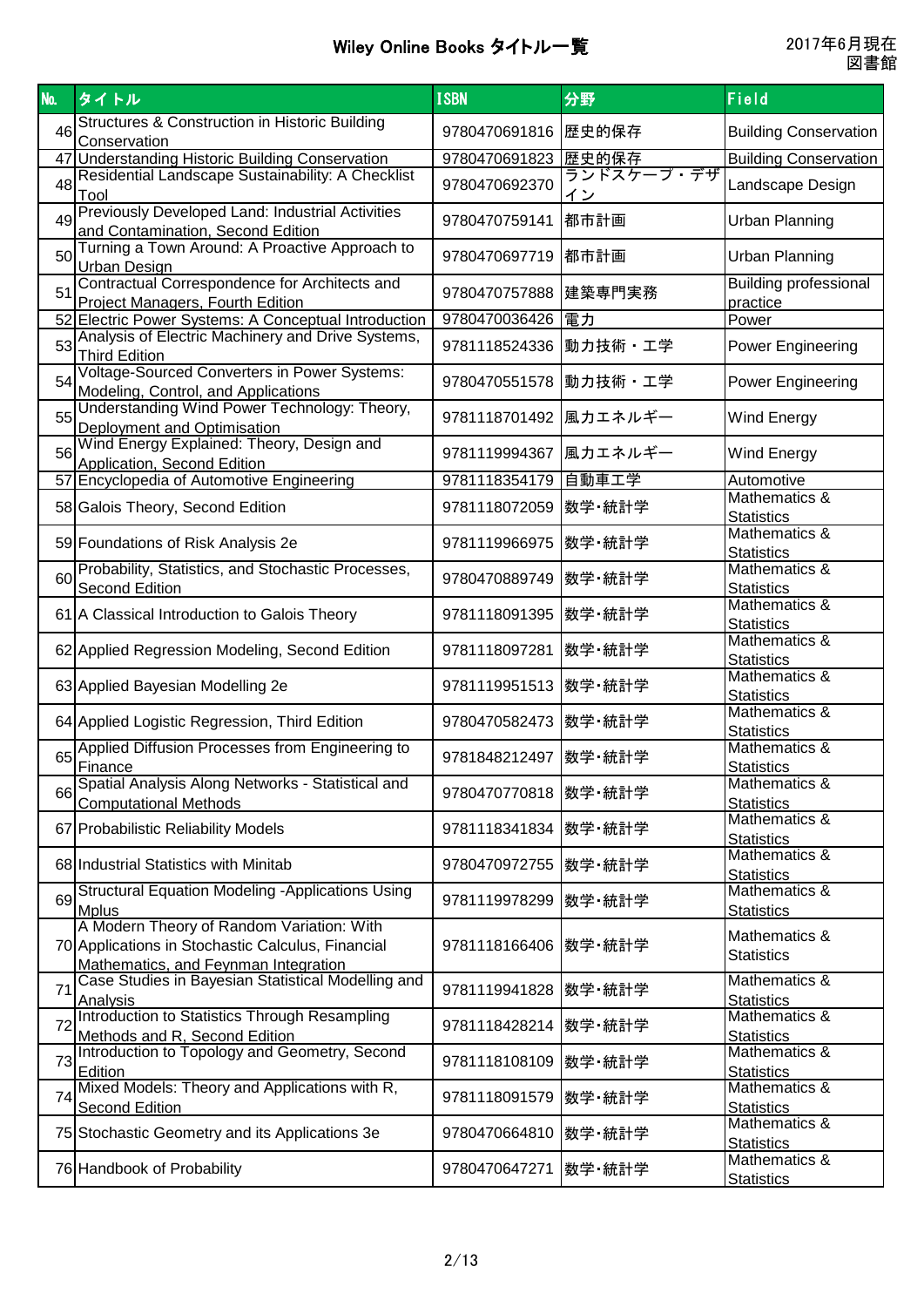| No. | タイトル                                                                | <b>ISBN</b>           | 分野     | Field                              |
|-----|---------------------------------------------------------------------|-----------------------|--------|------------------------------------|
|     | Wavelet Neural Networks: With Applications in                       |                       |        | <b>Mathematics &amp;</b>           |
| 77  | Financial Engineering, Chaos, and Classification                    | 9781118592526  数学·統計学 |        | <b>Statistics</b>                  |
|     | Nonparametric Hypothesis Testing - Rank and                         |                       |        | Mathematics &                      |
| 78  | Permutation Methods with Applications in R                          | 9781119952374  数学·統計学 |        | <b>Statistics</b>                  |
| 79  | Introduction to Mixed Modelling - Beyond                            | 9781119945499  数学·統計学 |        | Mathematics &                      |
|     | Regression and Analysis of Variance, 2e                             |                       |        | <b>Statistics</b>                  |
| 80  | Correspondence Analysis - Theory, Practice and                      | 9781119953241  数学·統計学 |        | Mathematics &                      |
|     | <b>New Strategies</b>                                               |                       |        | <b>Statistics</b>                  |
|     | 81 Data Mining Algorithms - Explained Using R                       | 9781118332580  数学·統計学 |        | <b>Mathematics &amp;</b>           |
|     | Probabilities: The Little Numbers That Rule Our                     |                       |        | <b>Statistics</b>                  |
| 82  |                                                                     | 9781118898901         | 数学・統計学 | Mathematics &                      |
|     | Lives, Second Edition                                               |                       |        | <b>Statistics</b><br>Mathematics & |
|     | 83 Modeling and Analysis of Compositional Data                      | 9781118443064  数学·統計学 |        | <b>Statistics</b>                  |
|     | Meta-Analysis - A Structural Equation Modeling                      |                       |        | Mathematics &                      |
| 84  | Approach                                                            | 9781119993438  数学・統計学 |        | <b>Statistics</b>                  |
|     | Beyond Basic Statistics: Tips, Tricks, and                          |                       |        | Mathematics &                      |
| 85  | <b>Techniques Every Data Analyst Should Know</b>                    | 9781118856116 数学·統計学  |        | <b>Statistics</b>                  |
|     | Mathematical and Computational Modeling: With                       |                       |        | Mathematics &                      |
|     | 86 Applications in the Natural and Social Sciences,                 | 9781118853986  数学·統計学 |        | <b>Statistics</b>                  |
|     | Engineering, and the Arts                                           |                       |        |                                    |
| 87  | Data-Driven Design and Construction: 25                             | 9781118898703 健築学·設計  |        | Architecture &                     |
|     | Strategies for Capturing, Analyzing and Applying                    |                       |        | Planning                           |
|     | 88 Modern Clinic Design: Strategies for an Era of                   | 9781118765067 建築学·設計  |        | Architecture &                     |
| 89  | Illustrated Guide to Door Hardware: Design,                         | 9781118112618  建築学·設計 |        | Architecture &                     |
|     | Specification, Selection<br>X-Ray Absorption and X-ray Emission     |                       |        | Planning                           |
| 90  | Spectroscopy - Theory and Applications                              | 9781118844236   化学    |        | Chemistry                          |
|     | Total-Reflection X-ray Fluorescence Analysis and                    |                       |        |                                    |
| 91  | Related Methods, Second Edition                                     | 9781118460276   化学    |        | Chemistry                          |
|     | 92 A Guide to Zona Pellucida Domain Proteins                        | 9780470528112         | 化学     | Chemistry                          |
|     | 93 Carbohydrate Nanotechnology                                      | 9781118860533  化学     |        | Chemistry                          |
| 94  | <b>DNA Engineered Noble Metal Nanoparticles:</b>                    | 9781118072141  化学     |        | Chemistry                          |
|     | Fundamentals and State-of-the-Art-of                                |                       |        |                                    |
| 95  | Fluid Mechanics, Heat Transfer and Mass                             | 9780470637746  化学     |        | Chemistry                          |
|     | <b>Transfer: Chemical Engineering Practice</b>                      |                       |        |                                    |
|     | 96 Fluid Mechanics for Chemical Engineering                         | 9781848212817   化学    |        | Chemistry                          |
| 97  | Molecular Metal-Metal Bonds - Compounds,                            | 9783527335411         | 化学     | Chemistry                          |
|     | Synthesis, Properties<br>Introduction to Molecular Magnetism - From |                       |        |                                    |
| 98  | <b>Transition Metals to Lanthanides</b>                             | 9783527335404   化学    |        | Chemistry                          |
|     | 99 Lanthanides and Actinides in Molecular Magnetism                 | 9783527335268   化学    |        | Chemistry                          |
|     | Spin States in Biochemistry and Inorganic                           |                       |        |                                    |
| 100 | Chemistry - Influence on Structure and Reactivity                   | 9781118898314  化学     |        | Chemistry                          |
| 101 | Stereoselective Multiple Bond-Forming                               | 9781118672716  化学     |        |                                    |
|     | <b>Transformations in Organic Synthesis</b>                         |                       |        | Chemistry                          |
|     | 102 Cyclopropanes in Organic Synthesis                              | 9781118057438  化学     |        | Chemistry                          |
| 103 | Biosynthesis of Heterocycles: From Isolation to                     | 9781118028674  化学     |        | Chemistry                          |
|     | <b>Gene Cluster</b>                                                 |                       |        |                                    |
| 104 | Multicomponent Reactions: Concepts and                              | 9781118016008   化学    |        | Chemistry                          |
|     | Applications for Design and Synthesis                               |                       |        |                                    |
| 105 | Organic Redox Systems: Synthesis, Properties,<br>and Applications   | 9781118858745   化学    |        | Chemistry                          |
|     | 106 Molecular Rearrangements in Organic Synthesis                   | 9781118347966 化学      |        | Chemistry                          |
|     | Arene Chemistry: Reaction Mechanisms and                            |                       |        |                                    |
| 107 | Methods for Aromatic Compounds                                      | 9781118752012   化学    |        | Chemistry                          |
|     | 108 Ions in Solution and their Solvation                            | 9781118889145   化学    |        | Chemistry                          |
| 109 | Biofilms in Bioelectrochemical Systems: From                        | 9781118413494  化学     |        |                                    |
|     | Laboratory Practice to Data Interpretation                          |                       |        | Chemistry                          |
| 110 | Ionic Liquid-Based Surfactant Science:                              | 9781118834190   化学    |        | Chemistry                          |
|     | Formulation, Characterization and Applications                      |                       |        |                                    |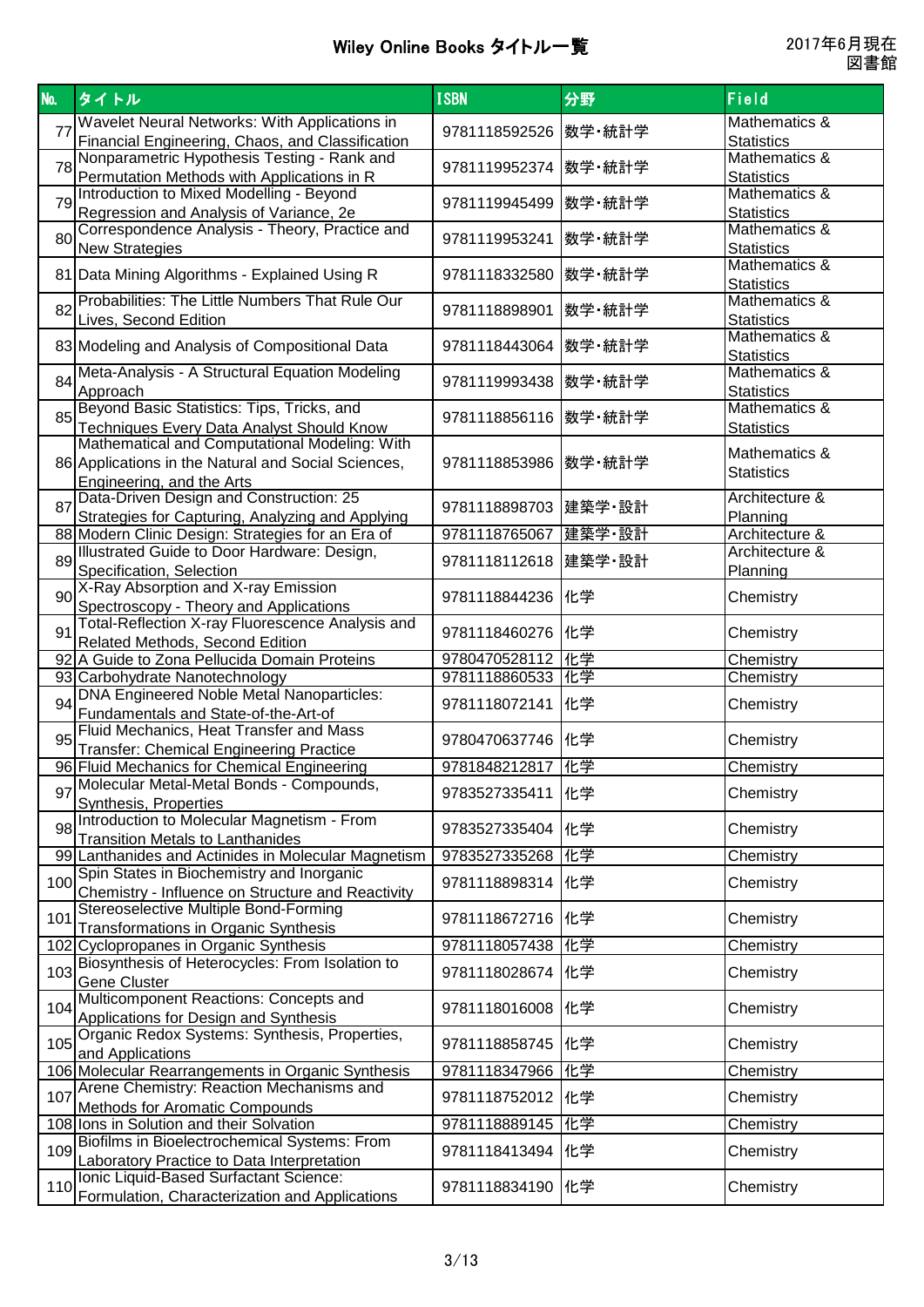| No. | タイトル                                                                                                                                                                                 | <b>ISBN</b>          | 分野                   | Field                                           |
|-----|--------------------------------------------------------------------------------------------------------------------------------------------------------------------------------------|----------------------|----------------------|-------------------------------------------------|
| 111 | Physical Chemistry for the Biological Sciences,<br><b>Second Edition</b>                                                                                                             | 9781118859001        | 化学                   | Chemistry                                       |
| 112 | Physical Chemistry of Polyelectrolyte Solutions:<br>Advances in Chemical Physics, Volume 158                                                                                         | 9781119057086        | 化学                   | Chemistry                                       |
|     | Alcatel-Lucent Service Routing Architect (SRA)<br>113 Self-Study Guide: Preparing for the BGP, VPRN<br>and Multicast Exams                                                           | 9781118875155        | コンピュータサイエンス・<br>情報技術 | Computer Science &<br>Information<br>Technology |
| 114 | Data Science & Big Data Analytics:nalyzing,<br><b>Visualizing and Presenting Data</b>                                                                                                | 9781118876138        | コンピュータサイエンス・<br>情報技術 | Computer Science &<br>Information               |
| 115 | WHOIS Running the Internet: Protocol, Policy, and<br>Privacy                                                                                                                         | 9781118679555        | コンピュータサイエンス・<br>情報技術 | Computer Science &<br>Information               |
| 116 | Introduction to Network Security: Theory and<br>Practice                                                                                                                             | 9781118939482        | コンピュータサイエンス・<br>情報技術 | Computer Science &<br>Information               |
|     | 117 From Big Data to Smart Data                                                                                                                                                      | 9781848217553        | コンピュータサイエンス・<br>情報技術 | Computer Science &<br>Information               |
| 118 | ERP and Information Systems: Integration or<br><b>Disintegration</b>                                                                                                                 | 9781848218963        | コンピュータサイエンス・<br>情報技術 | Computer Science &<br>Information               |
|     | 119 Decision-Making and the Information System                                                                                                                                       | 9781848217539        | コンピュータサイエンス・<br>情報技術 | Computer Science &<br>Information               |
|     | 120 Medical Information Systems Ethics                                                                                                                                               | 9781848218598        | コンピュータサイエンス・<br>情報技術 | Computer Science &<br>Information               |
| 121 | Performance Evaluation by Simulation and<br>Analysiswith Applications to Computer Networks                                                                                           | 9781848217478        | コンピュータサイエンス・<br>情報技術 | Computer Science &<br>Information               |
| 122 | Non-Selfadjoint Operators in Quantum Physics:<br><b>Mathematical Aspects</b>                                                                                                         | 9781118855287        | 数学·統計学               | Mathematics &<br><b>Statistics</b>              |
| 123 | Fuzzy Arbitrary Order System: Fuzzy Fractional<br>Differential Equations and Applications                                                                                            | 9781119004110        | 数学·統計学               | Mathematics &<br><b>Statistics</b>              |
| 124 | Mathematical Foundations for Linear Circuits and<br><b>Systems in Engineering</b>                                                                                                    | 9781119073475        | 数学·統計学               | Mathematics &<br><b>Statistics</b>              |
| 125 | Systems with Delays: Analysis, Control, and<br>Computations                                                                                                                          | 9781119117582        | 数学·統計学               | Mathematics &<br><b>Statistics</b>              |
| 126 | Numerical Methods for Ordinary Differential<br>Equations 3e                                                                                                                          | 9781119121503        | 数学·統計学               | Mathematics &<br><b>Statistics</b>              |
| 127 | An Introduction to SAGE Programming: With<br>Applications to SAGE Interacts for Numerical                                                                                            | 9781119122784        | 数学·統計学               | Mathematics &<br><b>Statistics</b>              |
| 128 | Method of Lines PDE Analysis in Biomedical<br><b>Science and Engineering</b>                                                                                                         | 9781119130482 数学·統計学 |                      | Mathematics &<br><b>Statistics</b>              |
|     | 129 Numerical Methods for Inverse Problems                                                                                                                                           | 9781848218185        | 数学·統計学               | Mathematics &<br><b>Statistics</b>              |
| 130 | The Fractional Trigonometry: With Applications to                                                                                                                                    | 9781119139409        | 数学·統計学               | Mathematics &<br><b>Statistics</b>              |
|     | Fractional Differential Equations and Science<br>Numerical Methods for Simulation and<br>131 Optimization of Piecewise Deterministic Markov<br>Processes: Application to Reliability | 9781848218390        | 数学·統計学               | Mathematics &<br><b>Statistics</b>              |
|     | 132 Basic Stochastic Processes                                                                                                                                                       | 9781848218826        | 数学·統計学               | Mathematics &<br><b>Statistics</b>              |
|     | 133 Insight into Fuzzy Modeling                                                                                                                                                      | 9781119193180        | 数学·統計学               | Mathematics &<br><b>Statistics</b>              |
|     | 134 Variational Methods for Engineers with Matlab                                                                                                                                    | 9781848219144        | 数学·統計学               | Mathematics &<br><b>Statistics</b>              |
| 135 | Systems Dependability Assessment: Benefits of<br>Petri Net Models                                                                                                                    | 9781848219915        | 数学·統計学               | Mathematics &<br><b>Statistics</b>              |
| 136 | Milling Simulation: Metal Milling Mechanics,<br><b>Dynamics and Clamping Principles</b>                                                                                              | 9781786300157        | 数学·統計学               | Mathematics &<br><b>Statistics</b>              |
| 137 | Interpolation and Extrapolation Optimal Designs<br>V1: Polynomial Regression and Approximation                                                                                       | 9781848219953        | 数学·統計学               | Mathematics &<br><b>Statistics</b>              |
|     | 138 Degradation Processes in Reliability                                                                                                                                             | 9781848218888        | 数学·統計学               | Mathematics &<br><b>Statistics</b>              |
| 139 | Mathematics for Modeling and Scientific<br>Computing                                                                                                                                 | 9781848219885        | 数学·統計学               | Mathematics &<br><b>Statistics</b>              |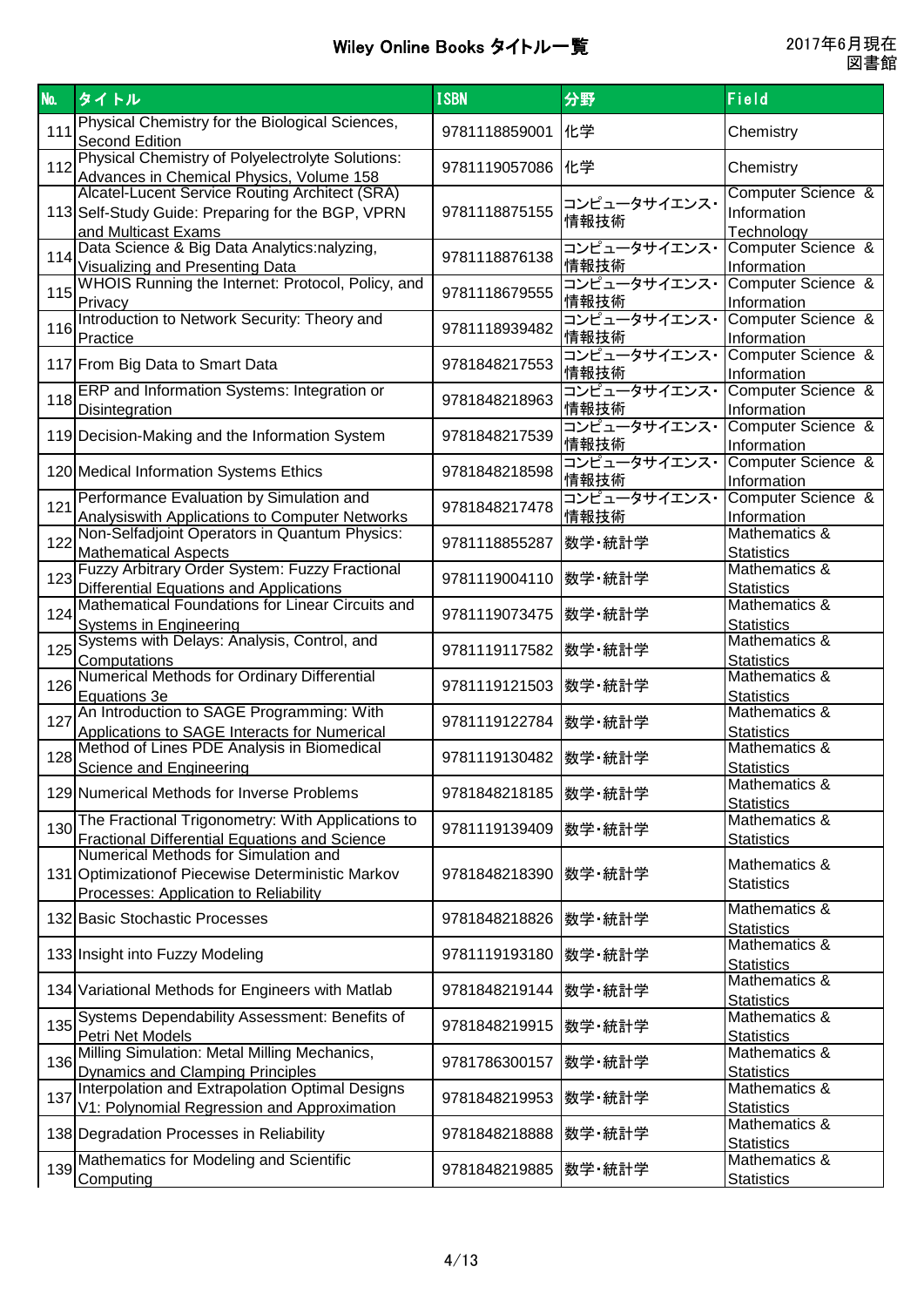| No. | タイトル                                                                                   | <b>ISBN</b>   | 分野      | Field                                         |
|-----|----------------------------------------------------------------------------------------|---------------|---------|-----------------------------------------------|
|     | 140 Extremes and Recurrence in Dynamical Systems                                       | 9781118632192 | 数学·統計学  | Mathematics &                                 |
|     |                                                                                        |               |         | <b>Statistics</b><br>Mathematics &            |
| 141 | Functional Differential Equations: Advances and<br>Applications                        | 9781119189473 | 数学·統計学  | <b>Statistics</b>                             |
| 142 | Reliability and Risk Models - Setting Reliability                                      | 9781118873328 | 自然科学・工学 | Physical Sciences &                           |
|     | Requirements 2e<br>Contemporary Issues in Systems Science and                          |               |         | Engineering<br><b>Physical Sciences &amp;</b> |
| 143 | Engineering                                                                            | 9781118271865 | 自然科学·工学 | Engineering                                   |
|     | 144 Fundamentals of Microwave Photonics                                                | 9781118293201 | 自然科学・工学 | <b>Physical Sciences &amp;</b>                |
|     |                                                                                        |               |         | Engineering<br>Physical Sciences &            |
|     | 145 Emotion Recognition: A Pattern Analysis Approach                                   | 9781118130667 | 自然科学・工学 | Engineering                                   |
|     | 146 Nanoelectromechanical Systems                                                      | 9781848216693 | 自然科学・工学 | <b>Physical Sciences &amp;</b>                |
|     | Engineering Information Security: The Applicationof                                    |               |         | Engineering                                   |
|     | 147 Systems Engineering Concepts to Achieve                                            | 9781119101604 | 自然科学・工学 | <b>Physical Sciences &amp;</b><br>Engineering |
|     | <b>Information Assurance, Second Edition</b>                                           |               |         |                                               |
| 148 | Modern Measurements: Fundamentals and<br>Applications                                  | 9781118171318 | 自然科学・工学 | <b>Physical Sciences &amp;</b><br>Engineering |
| 149 | Sustainable Solid Waste Management: A Systems                                          | 9781118456910 | 自然科学・工学 | <b>Physical Sciences &amp;</b>                |
|     | <b>Engineering Approach</b>                                                            |               |         | Engineering                                   |
| 150 | Pattern Recognition in Computational Molecular<br>Biology: Techniques and Approaches   | 9781118893685 | 自然科学・工学 | <b>Physical Sciences &amp;</b><br>Engineering |
| 151 | Biomedical Image Understanding: Methods and                                            | 9781118715154 | 自然科学·工学 | <b>Physical Sciences &amp;</b>                |
|     | Applications                                                                           |               |         | Engineering                                   |
|     | 152 Materials and Failures in MEMS and NEMS                                            | 9781119083603 | 自然科学·工学 | <b>Physical Sciences &amp;</b><br>Engineering |
|     | 153 Tailored Organic-Inorganic Materials                                               | 9781118773468 | 自然科学·工学 | Physical Sciences &                           |
|     |                                                                                        |               |         | Engineering                                   |
|     | 154 Spintronics for Next Generation Innovative Devices                                 | 9781118751916 | 自然科学・工学 | <b>Physical Sciences &amp;</b><br>Engineering |
| 155 | Earth-Abundant Materials for Solar Cells - Cu2-II-                                     | 9781119052777 | 自然科学・工学 | <b>Physical Sciences &amp;</b>                |
|     | <b>IV-VI4 Semiconductors</b><br>Electromagneto-Mechanics of Material Systems           |               |         | Engineering<br>Physical Sciences &            |
| 156 | and Structures                                                                         | 9781118837962 | 自然科学・工学 | Engineering                                   |
|     | 157 Modern Glass Characterization                                                      | 9781118230862 | 自然科学・工学 | <b>Physical Sciences &amp;</b>                |
|     | Roll-to-Roll Vacuum Deposition of Barrier Coatings,                                    |               |         | Engineering<br><b>Physical Sciences &amp;</b> |
| 158 | <b>Second Edition</b>                                                                  | 9781118946145 | 自然科学・工学 | Engineering                                   |
|     | 159 Advanced Theranostics Materials                                                    | 9781118998298 | 自然科学·工学 | <b>Physical Sciences &amp;</b>                |
|     | Graphene: An Introduction to the Fundamentals                                          |               |         | Engineering<br><b>Physical Sciences &amp;</b> |
| 160 | and Industrial Applications                                                            | 9781118842560 | 自然科学·工学 | Engineering                                   |
|     | 161 Advanced Catalytic Materials                                                       | 9781118998281 | 自然科学・工学 | <b>Physical Sciences &amp;</b>                |
|     | <b>Graphene Materials: Fundamentals and Emerging</b>                                   |               |         | Engineering<br><b>Physical Sciences &amp;</b> |
| 162 | Applications                                                                           | 9781118998373 | 自然科学・工学 | Engineering                                   |
| 163 | Reactions and Mechanisms in Thermal Analysis of                                        | 9781119117575 | 自然科学・工学 | <b>Physical Sciences &amp;</b>                |
|     | <b>Advanced Materials</b>                                                              |               |         | Engineering<br><b>Physical Sciences &amp;</b> |
|     | 164 Semiconductor Electrochemistry 2e                                                  | 9783527312818 | 自然科学・工学 | Engineering                                   |
| 165 | Fluid-Structure Interactionv - An Introduction to                                      | 9781119952275 | 自然科学·工学 | <b>Physical Sciences &amp;</b>                |
|     | <b>Finite Element Coupling</b><br>Industrial Motion Control - Motor Selection, Drives, |               |         | Engineering<br><b>Physical Sciences &amp;</b> |
| 166 | <b>Controller Tuning, Applications</b>                                                 | 9781118350812 | 自然科学・工学 | Engineering                                   |
|     | 167 The Global Automotive Industry                                                     | 9781118802397 | 自然科学・工学 | <b>Physical Sciences &amp;</b>                |
|     | Extended Finite Element Method - Theory and                                            |               |         | Engineering<br><b>Physical Sciences &amp;</b> |
| 168 | Applications                                                                           | 9781118457689 | 自然科学・工学 | Engineering                                   |
| 169 | Aircraft Control and Simulation: Dynamics, Controls                                    | 9781118870983 | 自然科学・工学 | <b>Physical Sciences &amp;</b>                |
|     | Design, and Autonomous Systems, Third Edition                                          |               |         | Engineering                                   |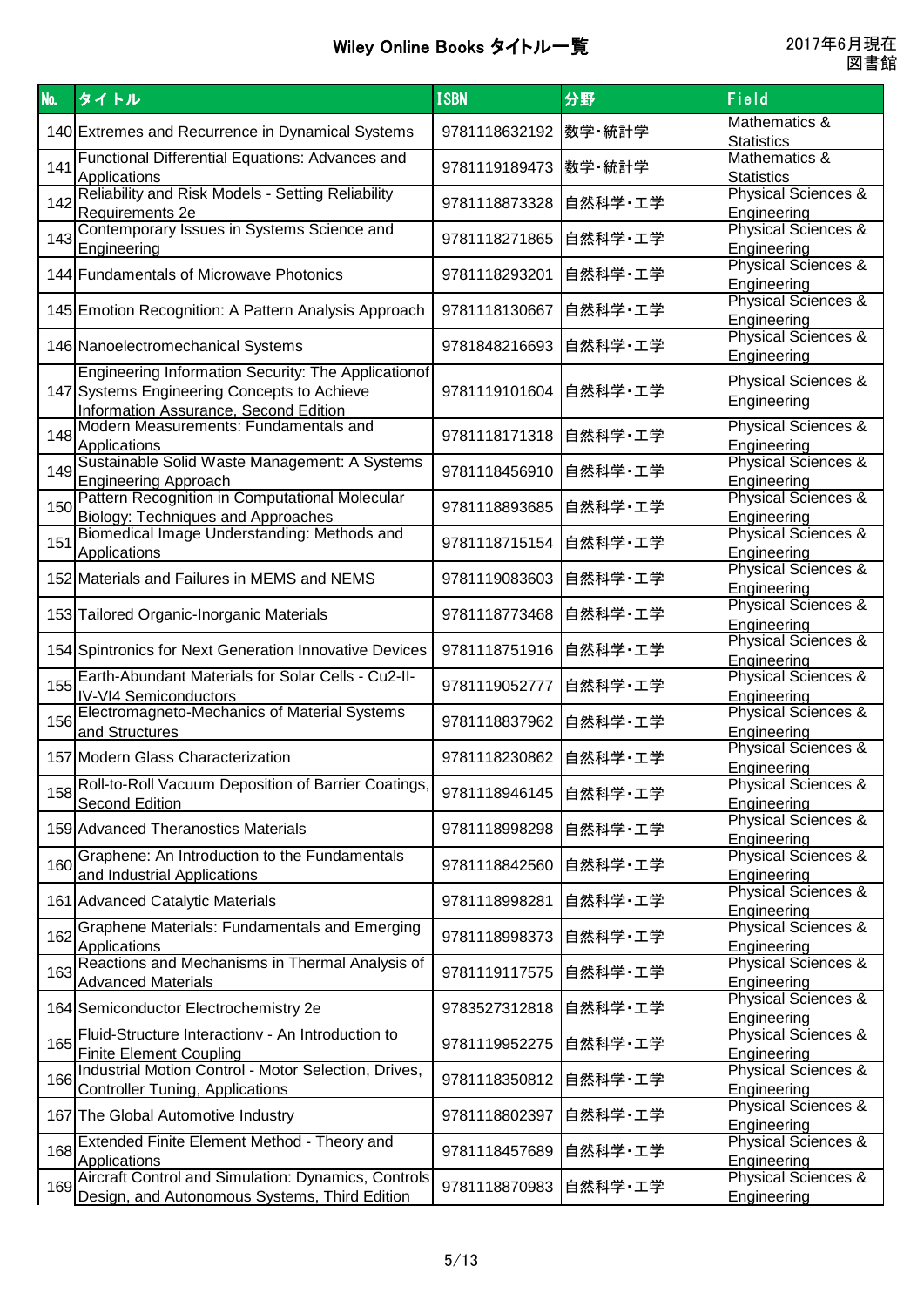| <b>No.</b> | タイトル                                                                                         | <b>ISBN</b>   | 分野      | Field                                         |
|------------|----------------------------------------------------------------------------------------------|---------------|---------|-----------------------------------------------|
| 170        | An Introduction to Computational Fluid Mechanics                                             | 9780470102268 | 自然科学·工学 | <b>Physical Sciences &amp;</b>                |
|            | by Example                                                                                   |               |         | Engineering<br><b>Physical Sciences &amp;</b> |
|            | 171 Fluid Mechanics                                                                          | 9781848210653 | 自然科学·工学 | Engineering                                   |
|            | 172 Laser Velocimetry in Fluid Mechanics                                                     | 9781848213975 | 自然科学・工学 | <b>Physical Sciences &amp;</b><br>Engineering |
|            | Case Studies in Mechanical Engineering - Decision                                            |               |         | <b>Physical Sciences &amp;</b>                |
|            | 173 Making, Thermodynamics, Fluid Mechanics and                                              | 9781119119746 | 自然科学・工学 | Engineering                                   |
|            | <b>Heat Transfer</b>                                                                         |               |         | <b>Physical Sciences &amp;</b>                |
|            | 174 Aircraft Design - A Systems Engineering Approach                                         | 9781119953401 | 自然科学・工学 | Engineering                                   |
|            | 175 Design and Development of Aircraft Systems 2e                                            | 9781119941194 | 自然科学·工学 | <b>Physical Sciences &amp;</b><br>Engineering |
| 176        | Aircraft Systems Integration of Air-Launched                                                 |               |         | <b>Physical Sciences &amp;</b>                |
|            | Weapons                                                                                      | 9780470971185 | 自然科学・工学 | Engineering                                   |
| 177        | Advanced Aircraft Design - Conceptual Design,<br>Analysis and Optimization of Subsonic Civil | 9781118568118 | 自然科学・工学 | <b>Physical Sciences &amp;</b><br>Engineering |
|            | 178 Aircraft Aerodynamic Design - Geometry and                                               | 9780470662571 | 自然科学・工学 | <b>Physical Sciences &amp;</b>                |
|            | Optimization<br>Remotely Piloted Aircraft Systems - A Human                                  |               |         | Engineering<br><b>Physical Sciences &amp;</b> |
| 179        | <b>Systems Integration Perspective</b>                                                       | 9781118965917 | 自然科学・工学 | Engineering                                   |
| 180        | Theory of Lift: Introductory Computational                                                   | 9781119952282 | 自然科学・工学 | <b>Physical Sciences &amp;</b>                |
|            | Aerodyamics in MATLAB (R)/Octave                                                             |               |         | Engineering<br>Physical Sciences &            |
|            | 181 Introduction to UAV Systems 4e                                                           | 9781119978664 | 自然科学・工学 | Engineering                                   |
| 182        | Understanding Aerodynamics - Arguing from the                                                | 9781119967514 | 自然科学・工学 | <b>Physical Sciences &amp;</b>                |
|            | <b>Real Physics</b>                                                                          |               |         | Engineering<br><b>Physical Sciences &amp;</b> |
|            | 183 Modelling and Managing Airport Performance                                               | 9780470974186 | 自然科学・工学 | Engineering                                   |
|            | 184 Civil Avionics Systems 2e                                                                | 9781118341803 | 自然科学・工学 | <b>Physical Sciences &amp;</b><br>Engineering |
| 185        | Design and Analysis of Composite Structures -                                                | 9781118401606 | 自然科学・工学 | <b>Physical Sciences &amp;</b>                |
|            | With Applications to Aerospace Structures, 2nd                                               |               |         | Engineering                                   |
| 186        | Modeling the Effect of Damage in Composite<br><b>Structures - Simplified Approaches</b>      | 9781119013211 | 自然科学・工学 | <b>Physical Sciences &amp;</b><br>Engineering |
|            | 187 Morphing Aerospace Vehicles and Structures                                               | 9780470972861 | 自然科学・工学 | <b>Physical Sciences &amp;</b>                |
|            | Sense and Avoid in UAS - Research and                                                        |               |         | Engineering<br><b>Physical Sciences &amp;</b> |
| 188        | Applications                                                                                 | 9780470979754 | 自然科学・工学 | Engineering                                   |
|            | 189 Spacecraft Systems Engineering 4e                                                        | 9780470750124 | 自然科学・工学 | <b>Physical Sciences &amp;</b>                |
|            | Advanced Control of Aircraft Spacecraft and                                                  |               |         | Engineering<br><b>Physical Sciences &amp;</b> |
| 190        | Rockets                                                                                      | 9780470745632 | 自然科学・工学 | Engineering                                   |
|            | 191 Gas Turbine Propulsion Systems                                                           | 9780470065631 | 自然科学・工学 | <b>Physical Sciences &amp;</b><br>Engineering |
| 192        | System Health Management - with Aerospace                                                    | 9780470741337 | 自然科学・工学 | <b>Physical Sciences &amp;</b>                |
|            | Applications                                                                                 |               |         | Engineering                                   |
|            | 193 Basic Helicopter Aerodynamics 3e                                                         | 9780470665015 | 自然科学·工学 | <b>Physical Sciences &amp;</b><br>Engineering |
|            | 194 Nanomaterials for Environmental Protection                                               | 9781118496978 | 自然科学·工学 | <b>Physical Sciences &amp;</b>                |
|            |                                                                                              |               |         | Engineering<br>Physical Sciences &            |
|            | 195 Graphene-based Energy Devices                                                            | 9783527338061 | 自然科学・工学 | Engineering                                   |
| 196        | Endohedral Metallofullerenes - Fullerenes with                                               | 9781119942726 | 自然科学·工学 | <b>Physical Sciences &amp;</b>                |
|            | Metal Inside                                                                                 |               |         | Engineering<br><b>Physical Sciences &amp;</b> |
|            | 197 Nanocarbons for Advanced Energy Conversion                                               | 9783527336654 | 自然科学·工学 | Engineering                                   |
|            | 198 Nanocarbons for Advanced Energy Conversion                                               | 9783527336661 | 自然科学・工学 | <b>Physical Sciences &amp;</b><br>Engineering |
| 199        | Nanomaterials, Polymers and Devices: Materials                                               |               |         | <b>Physical Sciences &amp;</b>                |
|            | Functionalization and Device Fabrication                                                     | 9780470048061 | 自然科学・工学 | Engineering                                   |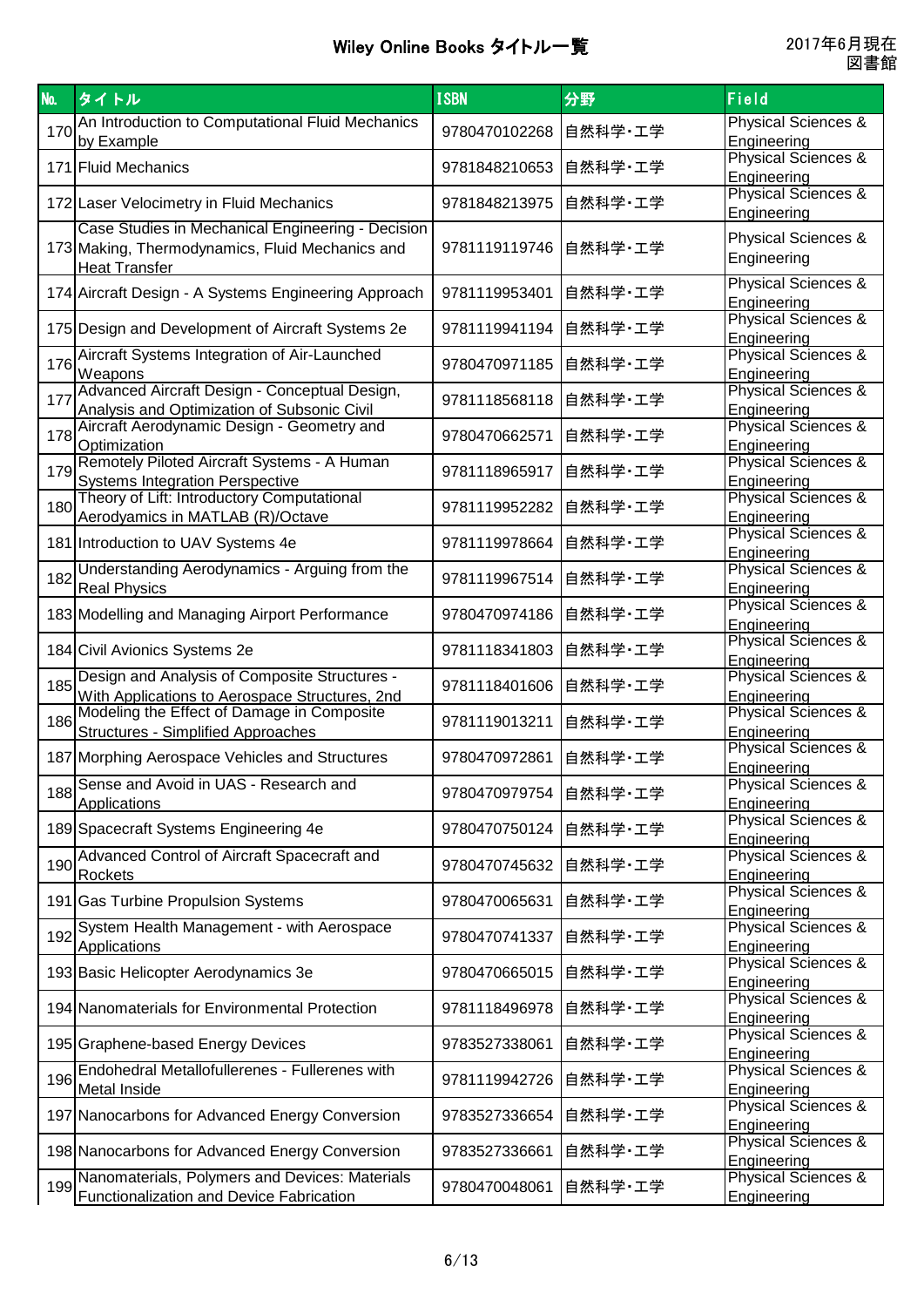| <b>No.</b> | タイトル                                                                                         | <b>ISBN</b>             | 分野                        | Field                                                  |
|------------|----------------------------------------------------------------------------------------------|-------------------------|---------------------------|--------------------------------------------------------|
|            | Soft Matter Nanotechnology - From Structure to                                               |                         |                           | <b>Physical Sciences &amp;</b>                         |
| 200        | Function                                                                                     | 9783527337224           | 自然科学·工学                   | Engineering                                            |
| 201        | Big Data, Data Mining, and Machine Learning:<br>Value Creation for Business Leaders and      |                         | 9781118618042 ビジネスマネジメント  | Business &<br>Management                               |
|            | 202 Diagrammatic Reasoning in Al                                                             | 9780470331873           | コンピュータサイエンス               | <b>Computer Science</b>                                |
|            | Intracorporeal Robotics: From Milliscale to                                                  |                         |                           | Electrical &                                           |
| 203        | Nanoscale                                                                                    | 9781848213715           | 電気・電子工学                   | Electronics                                            |
|            | Learning Robotics, with Robotics, by Robotics:                                               |                         |                           | Electrical &                                           |
| 204        | <b>Educational Robotics</b>                                                                  | 9781786300997           | 電気・電子工学                   | Electronics                                            |
| 205        | Mathematics of Bioinformatics: Theory, Practice,                                             | 9780470404430           | 電気・電子工学                   | Electrical &                                           |
|            | and Applications                                                                             |                         |                           | Electronics                                            |
| 206        | Natural Language Processing and Computational                                                | 9781848218482           | 電気・電子工学                   | Electrical &                                           |
|            | Linguistics: Speech, Morphology and Syntax                                                   |                         |                           | Electronics                                            |
| 207        | Advanced Solutions in Power Systems: HVDC,                                                   | 9781119035695           | エネルギー                     | Energy                                                 |
|            | <b>FACTS, and Artificial Intelligence</b><br>Aircraft Systems - Mechanical, Electrical and   |                         |                           | Mechanical                                             |
| 208        | Avionics Subsystems Integration 3e                                                           | 9780470059968 機械工学      |                           | Engineering                                            |
|            | 209 Handbook of Space Technology                                                             | 9780470697399 機械工学      |                           | Mechanical                                             |
|            | Unmanned Aircraft Systems - UAVS Design,                                                     |                         |                           | Mechanical                                             |
| 210        | Development and Deployment                                                                   | 9780470058190           | 機械工学                      | Engineering                                            |
|            | Fractional Calculus with Applications in Mechanics:                                          |                         |                           |                                                        |
| 211        | <b>Vibrations and Diffusion Processes</b>                                                    | 9781848214170           | 数学                        | <b>Mathematics</b>                                     |
| 212        | Nonlinear Physical Systems: Spectral Analysis,                                               | 9781848214200           | 数学                        | <b>Mathematics</b>                                     |
|            | <b>Stability and Bifurcations</b>                                                            |                         |                           |                                                        |
| 213        | Paradigms of Combinatorial Optimization, 2nd                                                 | 9781848216570           | 数学                        | <b>Mathematics</b>                                     |
|            | Edition: Problems and New Approaches                                                         |                         |                           |                                                        |
| 214        | Statistical Models and Methods for Reliability and                                           | 9781848216198           | 数学                        | <b>Mathematics</b>                                     |
|            | <b>Survival Analysis</b>                                                                     |                         |                           |                                                        |
|            | 215 Theory of Computational Complexity, Second                                               | 9781118306086 数学        |                           | <b>Mathematics</b><br><b>Information Science &amp;</b> |
| 216        | Fundamentals of Reliability Engineering:                                                     |                         | 9781118549568 情報科学・テクノロジー |                                                        |
|            | Applications in Multistage Interconnection<br>Attosecond Nanophysics - From Basic Science to |                         |                           | Technology<br>Electrical &                             |
| 217        | Applications                                                                                 | 9783527411719   電気·電子工学 |                           | Electronics                                            |
|            |                                                                                              |                         |                           | Electrical &                                           |
|            | 218 LED Lighting - Technology and Perception                                                 | 9783527412129           | 電気・電子工学                   | Electronics                                            |
|            |                                                                                              |                         |                           | Electrical &                                           |
|            | 219 Micro Energy Harvesting                                                                  | 9783527319022  電気・電子工学  |                           | Electronics                                            |
| 220        | Electromagnetic Phenomena in Matter -                                                        | 9783527411788 材料科学      |                           | <b>Materials Science</b>                               |
|            | <b>Statisticaland Quantum Approaches</b>                                                     |                         |                           |                                                        |
|            | 221 Fundamentals of Plastic Optical Fibers                                                   | 9783527410064 材料科学      |                           | <b>Materials Science</b>                               |
|            | 222 Handbook of Mechanical Nanostructuring                                                   | 9783527335060 材料科学      |                           | <b>Materials Science</b>                               |
|            | 223 Materials for Low-Temperature Fuel Cells                                                 | 9783527330423 材料科学      |                           | <b>Materials Science</b>                               |
|            | 224 Photonics and Electronics with Germanium                                                 | 9783527328215 材料科学      |                           | <b>Materials Science</b>                               |
| 225        | Polymer Nanocomposites based on Inorganic and                                                | 9781118385098           | 材料科学                      | <b>Materials Science</b>                               |
|            | <b>Organic Nanomaterials</b><br>226 The Fiber Bundle Model - Modeling Failure in             | 9783527412143 材料科学      |                           | <b>Materials Science</b>                               |
|            | Data Mining and Machine Learning in Building                                                 |                         |                           |                                                        |
| 227        |                                                                                              | 9781848214224           | コンピュータサイエンス               | <b>Computer Science</b>                                |
|            | Energy Analysis (Computer Engineering)<br>Collaborative Annotation for Reliable Natural      |                         |                           |                                                        |
|            | 228 Language Processing: Technical and Sociological                                          |                         | 9781848219045 情報科学・テクノロジー | <b>Information Science &amp;</b>                       |
|            | <b>Aspects (Focus Series)</b>                                                                |                         |                           | Technology                                             |
|            | 229 Advanced Graph Theory and Combinatorics                                                  | 9781848216167  数学       |                           | <b>Mathematics</b>                                     |
| 230        | Geometry of the Generalized Geodesic Flow and                                                | 9781119107668  数学       |                           | <b>Mathematics</b>                                     |
|            | <b>Inverse Spectral Problems</b>                                                             |                         |                           |                                                        |
|            | 231 Innovation Capability Maturity Model                                                     | 9781848218277           | 数学                        | Mathematics                                            |
|            | 232 I-Smooth Analysis: Theory and Applications                                               | 9781118998366           | 数学                        | Mathematics                                            |
|            | Recurrent Event Modeling Based on the Yule                                                   |                         |                           |                                                        |
|            | 233 Process: Application to Water Network Asset                                              | 9781848218918           | Ⅰ数学                       | <b>Mathematics</b>                                     |
|            | Management (Mathematics and Statistics:                                                      |                         |                           |                                                        |
| 234        | Storytelling with Data: A Data Visualization Guide                                           | 9781119002253 数学        |                           | <b>Mathematics</b>                                     |
|            | for Business Professionals                                                                   |                         |                           |                                                        |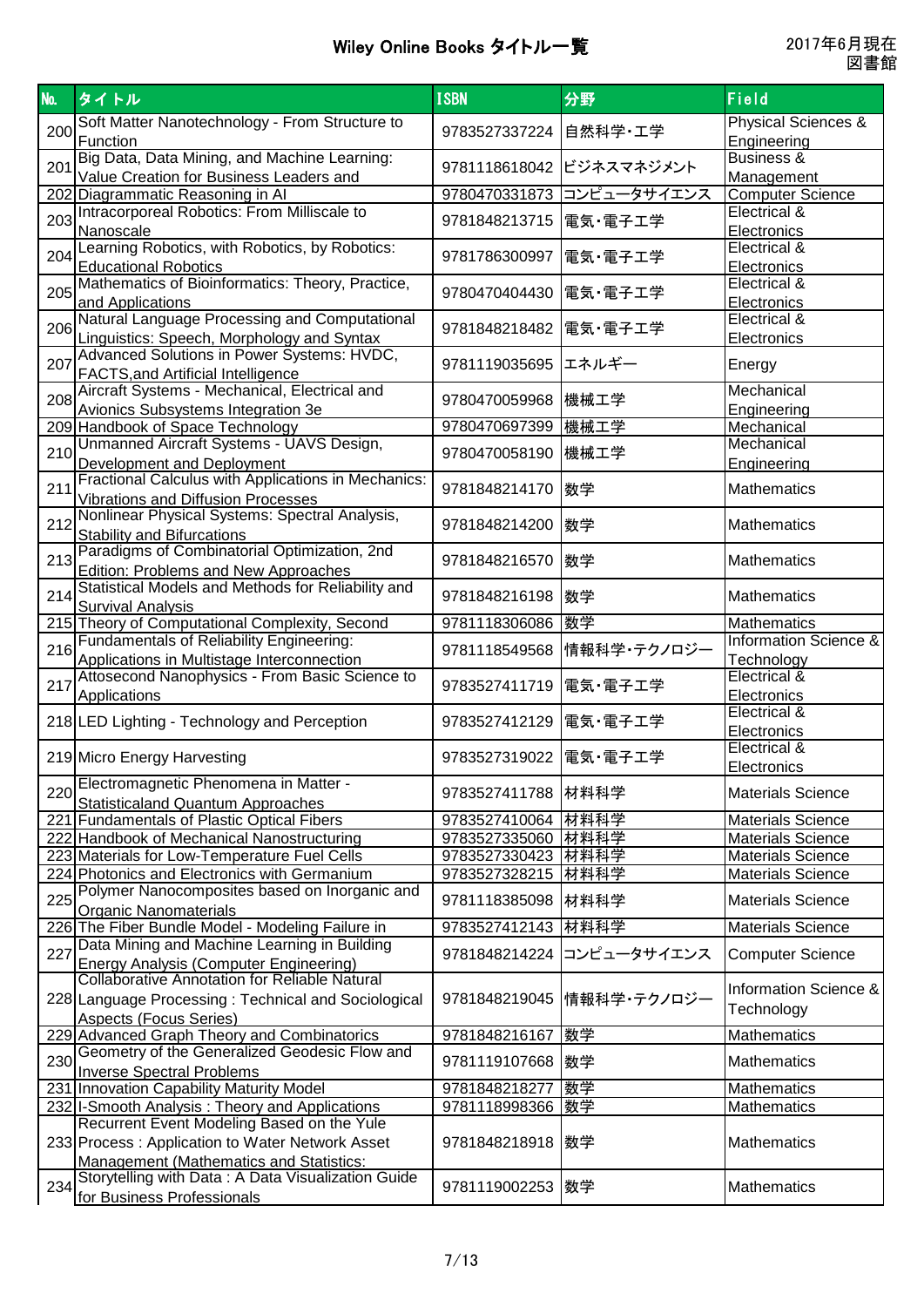| No. | タイトル                                                                                                                                                             | <b>ISBN</b>         | 分野   | Field                                          |
|-----|------------------------------------------------------------------------------------------------------------------------------------------------------------------|---------------------|------|------------------------------------------------|
| 235 | Contemporary Planetary Robotics: An Approach<br><b>Toward Autonomous Systems</b>                                                                                 | 9783527413256 天文学   |      | Astronomy                                      |
| 236 | Advanced Modeling Techniques in Structural<br>Design                                                                                                             | 9781118825433 土木工学  |      | <b>Civil Engineering &amp;</b><br>Construction |
| 237 | Bauphysik-Kalender 2015 : Schwerpunkt:<br>Simulations- und Berechnungsverfahren                                                                                  | 9783433031056 土木工学  |      | <b>Civil Engineering &amp;</b><br>Construction |
|     | Beispiele zur Bemessung nach Eurocode 2 Bd.2 :<br>238 Ingenieurbau. Hrsg.: Deutscher Beton- und<br>Bautechnik Verein e.V                                         | 9783433018767       | 土木工学 | Civil Engineering &<br>Construction            |
|     | Beton-Kalender 2016, 2 Bde. : Schwerpunkte:<br>239 Beton im Hochbau, Silos und Behä Iter<br>(Beton-Kalender (VCH))                                               | 9783433030745 土木工学  |      | Civil Engineering &<br>Construction            |
| 240 | Bio-aggregate-based Building Materials:<br>Applications to Hemp Concretes (Iste)                                                                                 | 9781848214040 土木工学  |      | Civil Engineering &<br>Construction            |
| 241 | Construction Innovation (Innovation in the Built<br>Environment)                                                                                                 | 9781118655535 土木工学  |      | <b>Civil Engineering &amp;</b><br>Construction |
| 242 | Design Economics for the Built Environment :<br>Impact of Sustainability on Project Evaluation                                                                   | 9780470659090 土木工学  |      | <b>Civil Engineering &amp;</b><br>Construction |
|     | 243 Earthquake Prediction with Radio Techniques                                                                                                                  | 9781118770160 土木工学  |      | <b>Civil Engineering &amp;</b><br>Construction |
| 244 | Eurocode 3 - Bemessung und Konstruktion von<br>Stahlbauten. Bd.2 Anschlüsse : DIN EN<br>1993-1-8 mit Nationalem Anhang. Kommentar und<br>Beispiele. Inkl. E-Book | 9783433030691 土木工学  |      | Civil Engineering &<br>Construction            |
|     | 245 Foundation Engineering for Expansive Soils                                                                                                                   | 9780470581520       | 土木工学 | Civil Engineering &<br>Construction            |
|     | 246 GPS Satellite Surveying                                                                                                                                      | 9781118675571       | 土木工学 | Civil Engineering &<br>Construction            |
| 247 | Holzbau-Taschenbuch. Bemessungsbeispiele nach<br>Eurocode 5                                                                                                      | 9783433030820 土木工学  |      | Civil Engineering &<br>Construction            |
| 248 | Hyperbolic Structures : Shukhov's Lattice Towers -<br>Forerunners of Modern Lightweight Construction                                                             | 9781118932681 土木工学  |      | <b>Civil Engineering &amp;</b><br>Construction |
|     | 249 In Situ Tests in Geotechnical Engineering                                                                                                                    | 9781848218499       | 土木工学 | Civil Engineering &<br>Construction            |
|     | 250 Infrared Observation of Earth's Atmosphere                                                                                                                   | 9781848215603 土木工学  |      | Civil Engineering &<br>Construction            |
| 251 | Integrated Design and Construction - Single<br>Responsibility: A Code of Practice                                                                                | 9781118778296  土木工学 |      | Civil Engineering &<br>Construction            |
| 252 | Intelligent Transport Systems: Technologies and<br>Applications                                                                                                  | 9781118894781       | 土木工学 | Civil Engineering &<br>Construction            |
| 253 | Mauerwerk-Kalender 2015 : Bemessung, Bauen im<br>Bestand                                                                                                         | 9783433031063 土木工学  |      | Civil Engineering &<br>Construction            |
| 254 | Modeling, Design, and Optimization of Net-Zero<br>Energy Buildings (Solar Heating and Cooling)                                                                   | 9783433030837       | 土木工学 | <b>Civil Engineering &amp;</b><br>Construction |
|     | 255 Pavement Asset Management                                                                                                                                    | 9781119038702 土木工学  |      | <b>Civil Engineering &amp;</b><br>Construction |
| 256 | Precision Surveying : The Principles and<br><b>Geomatics Practice</b>                                                                                            | 9781119102519 土木工学  |      | <b>Civil Engineering &amp;</b><br>Construction |
|     | Recommendations of the Committee for Waterfront<br>257 Structures Harbours and Waterways: EAU 2012.<br>Hrsg.: HTG                                                | 9783433031100       | 土木工学 | Civil Engineering &<br>Construction            |
| 258 | Stahlbau-Kalender 2015 : Schwerpunkte: Eurocode<br>3 - Grundnorm, Leichtbau                                                                                      | 9783433031049 土木工学  |      | Civil Engineering &<br>Construction            |
| 259 | Strategic Safety Management in Construction and<br>Engineering                                                                                                   | 9781118839379 土木工学  |      | Civil Engineering &<br>Construction            |
|     | 260 Stress Management in the Construction Industry                                                                                                               | 9781118456415 土木工学  |      | <b>Civil Engineering &amp;</b><br>Construction |
|     | Structure Design and Degradation Mechanisms in<br>261 Coastal Environments (Civil Engineering and<br>Geomechanics)                                               | 9781848217324  土木工学 |      | Civil Engineering &<br>Construction            |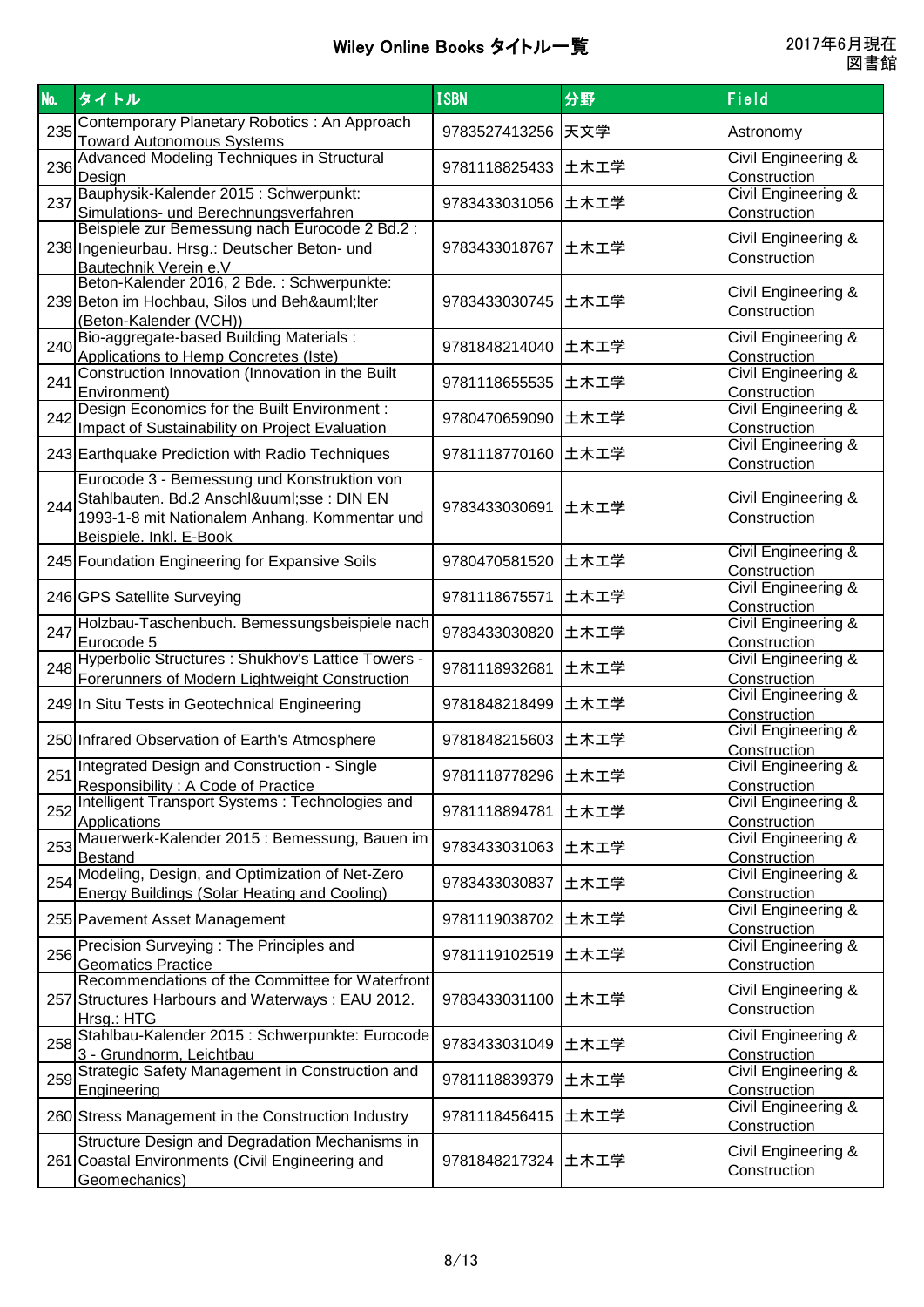| The Innovation Biosphere: Planet and Brains in the<br>Civil Engineering &<br>262<br>土木工学<br>9781848215566<br><b>Digital Era</b><br>Construction<br>Theory of Structures : Fundamentals, Framed<br>Civil Engineering &<br>263<br>9783433029916<br>土木工学<br>Structures, Plates and Shells<br>Construction<br><b>Civil Engineering &amp;</b><br>9783433031216<br>264 Transparent Shells: Form, Topology, Structure<br>土木工学<br>Construction<br>Two-step Perturbation Method in Nonlinear<br>Civil Engineering &<br>265<br>9781118649886<br>土木工学<br>Analysis of Beams, Plates and Shells -- Hardback<br>Construction<br>Ultra-High Performance Concrete UHPC :<br><b>Civil Engineering &amp;</b><br>266<br>9783433030875<br>土木工学<br>Fundamentals, Design, Examples (Beton-Kalender<br>Construction<br>Water Resources in the Built Environment :<br><b>Civil Engineering &amp;</b><br>267<br>9780470670910<br>土木工学<br><b>Management Issues and Solutions</b><br>Construction<br>Applied Superconductivity: Handbook on Devices<br>Electrical &<br>268<br>9783527412099<br>電気・電子工学<br>and Applications (Encyclopedia of Applied Physics)<br>Electronics<br>Automatic Modulation Classification: Principles,<br>Electrical &<br>269<br>電気・電子工学<br>9781118906491<br><b>Algorithms and Applications</b><br>Electronics<br><b>Binary Decision Diagrams and Extensions for</b><br>Electrical &<br>270<br>9781118549377<br>電気・電子工学<br>Electronics<br>System Reliability Analysis (Performability<br><b>Biologically-inspired Computer Vision:</b><br>Electrical &<br>271<br>9783527412648<br>電気・電子工学<br><b>Fundamentals and Applications</b><br>Electronics<br><b>Breaking Teleprinter Ciphers at Bletchley Park:</b><br>Electrical &<br>272 General Report on Tunny with Emphasis on<br>電気・電子工学<br>9780470465899<br>Electronics<br>Statistical Methods (1945)<br><b>Engineering</b><br>Cable Networks, Services, and Management (leee<br>Electrical &<br>273<br>9781118837597<br>電気・電子工学<br><b>Press Series on Networks and Services</b><br>Electronics<br>Digital Communications: Digital Modulations<br>Electrical &<br>274<br>9781848218468<br>電気・電子工学<br>(Networks and Telecommunications)<br>Electronics<br>Electrical &<br>電気・電子工学<br>275 Electrochromic Materials and Devices<br>9783527336104<br>Electronics<br>Engineering Satellite-Based Navigation and Timing<br>Electrical &<br>276: Global Navigation Satellite Systems, Signals, and<br>9781118615973<br>電気・電子工学<br>Electronics<br>Engineering<br>Receivers<br>Electrical &<br>電気・電子工学<br>277 Enterprise Interoperability: I-esa'14<br>9781848217997<br>Electronics<br>Electrical &<br>9781118999738<br>電気・電子工学<br>278 Error Estimation for Pattern Recognition<br>Electronics<br>Fourier Optics and Computational Imaging<br>Electrical &<br>9781118900345 電気・電子工学<br>2791<br>(Ane/athena Books)<br>Electronics<br>Fundamentals of Complex Networks : Models,<br>Electrical &<br>280<br>9781118718117  電気・電子工学<br><b>Structures and Dynamics</b><br>Electronics<br>Handbook of Digital Forensics of Multimedia Data<br>Electrical &<br>281<br>9781118640500<br>電気・電子工学<br>and Devices<br>Electronics<br>Electrical &<br>電気・電子工学<br>282 Integrative Cluster Analysis in Bioinformatics<br>9781118906538<br>Electronics<br>Intelligent Testing, Control and Decision-making for<br>Electrical &<br>283<br>9781118889985<br>電気・電子工学<br>Space Launch<br>Electronics<br>Model-Based System Architecture (Wiley Series in<br>Electrical &<br>284<br>電気・電子工学<br>9781118893647<br>Systems Engineering and Management)<br>Electronics<br>Modeling and Simulation Support for System of<br>Electrical &<br>285<br>9781118460313<br>電気・電子工学<br><b>Systems Engineering Applications</b><br>Electronics<br>Modeling of Digital Communication Systems Using<br>Electrical &<br>286<br>電気・電子工学<br>9781118400050<br>Simulink<br>Electronics<br>NAND Flash Memory Technologies (leee Press<br>Electrical &<br>287<br>9781119132608<br>電気・電子工学<br>Series on Microelectronic Systems)<br>Electronics<br>Nanophotonic Structures and Materials (Photonics:<br>Electrical &<br>288<br>9781118225516<br>電気・電子工学<br>Scientific Foundations, Technology and<br>Electronics<br>Opportunistic Spectrum Sharing and White Space<br>Electrical &<br>289<br>9781118893746<br>電気・電子工学<br>Access<br>Electronics<br>Electrical & | No. | タイトル                        | <b>ISBN</b>   | 分野      | Field       |
|------------------------------------------------------------------------------------------------------------------------------------------------------------------------------------------------------------------------------------------------------------------------------------------------------------------------------------------------------------------------------------------------------------------------------------------------------------------------------------------------------------------------------------------------------------------------------------------------------------------------------------------------------------------------------------------------------------------------------------------------------------------------------------------------------------------------------------------------------------------------------------------------------------------------------------------------------------------------------------------------------------------------------------------------------------------------------------------------------------------------------------------------------------------------------------------------------------------------------------------------------------------------------------------------------------------------------------------------------------------------------------------------------------------------------------------------------------------------------------------------------------------------------------------------------------------------------------------------------------------------------------------------------------------------------------------------------------------------------------------------------------------------------------------------------------------------------------------------------------------------------------------------------------------------------------------------------------------------------------------------------------------------------------------------------------------------------------------------------------------------------------------------------------------------------------------------------------------------------------------------------------------------------------------------------------------------------------------------------------------------------------------------------------------------------------------------------------------------------------------------------------------------------------------------------------------------------------------------------------------------------------------------------------------------------------------------------------------------------------------------------------------------------------------------------------------------------------------------------------------------------------------------------------------------------------------------------------------------------------------------------------------------------------------------------------------------------------------------------------------------------------------------------------------------------------------------------------------------------------------------------------------------------------------------------------------------------------------------------------------------------------------------------------------------------------------------------------------------------------------------------------------------------------------------------------------------------------------------------------------------------------------------------------------------------------------------------------------------------------------------------------------------------------------------------------------------------------------------------------------------------------------------------------------------------------------------------------------------------------------------------------------------------------------------------------------------------------------------------------------------------------------------------------------------------------------------------------------------------------------------------------------------------------------------------------------------------------------------------|-----|-----------------------------|---------------|---------|-------------|
|                                                                                                                                                                                                                                                                                                                                                                                                                                                                                                                                                                                                                                                                                                                                                                                                                                                                                                                                                                                                                                                                                                                                                                                                                                                                                                                                                                                                                                                                                                                                                                                                                                                                                                                                                                                                                                                                                                                                                                                                                                                                                                                                                                                                                                                                                                                                                                                                                                                                                                                                                                                                                                                                                                                                                                                                                                                                                                                                                                                                                                                                                                                                                                                                                                                                                                                                                                                                                                                                                                                                                                                                                                                                                                                                                                                                                                                                                                                                                                                                                                                                                                                                                                                                                                                                                                                                                      |     |                             |               |         |             |
|                                                                                                                                                                                                                                                                                                                                                                                                                                                                                                                                                                                                                                                                                                                                                                                                                                                                                                                                                                                                                                                                                                                                                                                                                                                                                                                                                                                                                                                                                                                                                                                                                                                                                                                                                                                                                                                                                                                                                                                                                                                                                                                                                                                                                                                                                                                                                                                                                                                                                                                                                                                                                                                                                                                                                                                                                                                                                                                                                                                                                                                                                                                                                                                                                                                                                                                                                                                                                                                                                                                                                                                                                                                                                                                                                                                                                                                                                                                                                                                                                                                                                                                                                                                                                                                                                                                                                      |     |                             |               |         |             |
|                                                                                                                                                                                                                                                                                                                                                                                                                                                                                                                                                                                                                                                                                                                                                                                                                                                                                                                                                                                                                                                                                                                                                                                                                                                                                                                                                                                                                                                                                                                                                                                                                                                                                                                                                                                                                                                                                                                                                                                                                                                                                                                                                                                                                                                                                                                                                                                                                                                                                                                                                                                                                                                                                                                                                                                                                                                                                                                                                                                                                                                                                                                                                                                                                                                                                                                                                                                                                                                                                                                                                                                                                                                                                                                                                                                                                                                                                                                                                                                                                                                                                                                                                                                                                                                                                                                                                      |     |                             |               |         |             |
|                                                                                                                                                                                                                                                                                                                                                                                                                                                                                                                                                                                                                                                                                                                                                                                                                                                                                                                                                                                                                                                                                                                                                                                                                                                                                                                                                                                                                                                                                                                                                                                                                                                                                                                                                                                                                                                                                                                                                                                                                                                                                                                                                                                                                                                                                                                                                                                                                                                                                                                                                                                                                                                                                                                                                                                                                                                                                                                                                                                                                                                                                                                                                                                                                                                                                                                                                                                                                                                                                                                                                                                                                                                                                                                                                                                                                                                                                                                                                                                                                                                                                                                                                                                                                                                                                                                                                      |     |                             |               |         |             |
|                                                                                                                                                                                                                                                                                                                                                                                                                                                                                                                                                                                                                                                                                                                                                                                                                                                                                                                                                                                                                                                                                                                                                                                                                                                                                                                                                                                                                                                                                                                                                                                                                                                                                                                                                                                                                                                                                                                                                                                                                                                                                                                                                                                                                                                                                                                                                                                                                                                                                                                                                                                                                                                                                                                                                                                                                                                                                                                                                                                                                                                                                                                                                                                                                                                                                                                                                                                                                                                                                                                                                                                                                                                                                                                                                                                                                                                                                                                                                                                                                                                                                                                                                                                                                                                                                                                                                      |     |                             |               |         |             |
|                                                                                                                                                                                                                                                                                                                                                                                                                                                                                                                                                                                                                                                                                                                                                                                                                                                                                                                                                                                                                                                                                                                                                                                                                                                                                                                                                                                                                                                                                                                                                                                                                                                                                                                                                                                                                                                                                                                                                                                                                                                                                                                                                                                                                                                                                                                                                                                                                                                                                                                                                                                                                                                                                                                                                                                                                                                                                                                                                                                                                                                                                                                                                                                                                                                                                                                                                                                                                                                                                                                                                                                                                                                                                                                                                                                                                                                                                                                                                                                                                                                                                                                                                                                                                                                                                                                                                      |     |                             |               |         |             |
|                                                                                                                                                                                                                                                                                                                                                                                                                                                                                                                                                                                                                                                                                                                                                                                                                                                                                                                                                                                                                                                                                                                                                                                                                                                                                                                                                                                                                                                                                                                                                                                                                                                                                                                                                                                                                                                                                                                                                                                                                                                                                                                                                                                                                                                                                                                                                                                                                                                                                                                                                                                                                                                                                                                                                                                                                                                                                                                                                                                                                                                                                                                                                                                                                                                                                                                                                                                                                                                                                                                                                                                                                                                                                                                                                                                                                                                                                                                                                                                                                                                                                                                                                                                                                                                                                                                                                      |     |                             |               |         |             |
|                                                                                                                                                                                                                                                                                                                                                                                                                                                                                                                                                                                                                                                                                                                                                                                                                                                                                                                                                                                                                                                                                                                                                                                                                                                                                                                                                                                                                                                                                                                                                                                                                                                                                                                                                                                                                                                                                                                                                                                                                                                                                                                                                                                                                                                                                                                                                                                                                                                                                                                                                                                                                                                                                                                                                                                                                                                                                                                                                                                                                                                                                                                                                                                                                                                                                                                                                                                                                                                                                                                                                                                                                                                                                                                                                                                                                                                                                                                                                                                                                                                                                                                                                                                                                                                                                                                                                      |     |                             |               |         |             |
|                                                                                                                                                                                                                                                                                                                                                                                                                                                                                                                                                                                                                                                                                                                                                                                                                                                                                                                                                                                                                                                                                                                                                                                                                                                                                                                                                                                                                                                                                                                                                                                                                                                                                                                                                                                                                                                                                                                                                                                                                                                                                                                                                                                                                                                                                                                                                                                                                                                                                                                                                                                                                                                                                                                                                                                                                                                                                                                                                                                                                                                                                                                                                                                                                                                                                                                                                                                                                                                                                                                                                                                                                                                                                                                                                                                                                                                                                                                                                                                                                                                                                                                                                                                                                                                                                                                                                      |     |                             |               |         |             |
|                                                                                                                                                                                                                                                                                                                                                                                                                                                                                                                                                                                                                                                                                                                                                                                                                                                                                                                                                                                                                                                                                                                                                                                                                                                                                                                                                                                                                                                                                                                                                                                                                                                                                                                                                                                                                                                                                                                                                                                                                                                                                                                                                                                                                                                                                                                                                                                                                                                                                                                                                                                                                                                                                                                                                                                                                                                                                                                                                                                                                                                                                                                                                                                                                                                                                                                                                                                                                                                                                                                                                                                                                                                                                                                                                                                                                                                                                                                                                                                                                                                                                                                                                                                                                                                                                                                                                      |     |                             |               |         |             |
|                                                                                                                                                                                                                                                                                                                                                                                                                                                                                                                                                                                                                                                                                                                                                                                                                                                                                                                                                                                                                                                                                                                                                                                                                                                                                                                                                                                                                                                                                                                                                                                                                                                                                                                                                                                                                                                                                                                                                                                                                                                                                                                                                                                                                                                                                                                                                                                                                                                                                                                                                                                                                                                                                                                                                                                                                                                                                                                                                                                                                                                                                                                                                                                                                                                                                                                                                                                                                                                                                                                                                                                                                                                                                                                                                                                                                                                                                                                                                                                                                                                                                                                                                                                                                                                                                                                                                      |     |                             |               |         |             |
|                                                                                                                                                                                                                                                                                                                                                                                                                                                                                                                                                                                                                                                                                                                                                                                                                                                                                                                                                                                                                                                                                                                                                                                                                                                                                                                                                                                                                                                                                                                                                                                                                                                                                                                                                                                                                                                                                                                                                                                                                                                                                                                                                                                                                                                                                                                                                                                                                                                                                                                                                                                                                                                                                                                                                                                                                                                                                                                                                                                                                                                                                                                                                                                                                                                                                                                                                                                                                                                                                                                                                                                                                                                                                                                                                                                                                                                                                                                                                                                                                                                                                                                                                                                                                                                                                                                                                      |     |                             |               |         |             |
|                                                                                                                                                                                                                                                                                                                                                                                                                                                                                                                                                                                                                                                                                                                                                                                                                                                                                                                                                                                                                                                                                                                                                                                                                                                                                                                                                                                                                                                                                                                                                                                                                                                                                                                                                                                                                                                                                                                                                                                                                                                                                                                                                                                                                                                                                                                                                                                                                                                                                                                                                                                                                                                                                                                                                                                                                                                                                                                                                                                                                                                                                                                                                                                                                                                                                                                                                                                                                                                                                                                                                                                                                                                                                                                                                                                                                                                                                                                                                                                                                                                                                                                                                                                                                                                                                                                                                      |     |                             |               |         |             |
|                                                                                                                                                                                                                                                                                                                                                                                                                                                                                                                                                                                                                                                                                                                                                                                                                                                                                                                                                                                                                                                                                                                                                                                                                                                                                                                                                                                                                                                                                                                                                                                                                                                                                                                                                                                                                                                                                                                                                                                                                                                                                                                                                                                                                                                                                                                                                                                                                                                                                                                                                                                                                                                                                                                                                                                                                                                                                                                                                                                                                                                                                                                                                                                                                                                                                                                                                                                                                                                                                                                                                                                                                                                                                                                                                                                                                                                                                                                                                                                                                                                                                                                                                                                                                                                                                                                                                      |     |                             |               |         |             |
|                                                                                                                                                                                                                                                                                                                                                                                                                                                                                                                                                                                                                                                                                                                                                                                                                                                                                                                                                                                                                                                                                                                                                                                                                                                                                                                                                                                                                                                                                                                                                                                                                                                                                                                                                                                                                                                                                                                                                                                                                                                                                                                                                                                                                                                                                                                                                                                                                                                                                                                                                                                                                                                                                                                                                                                                                                                                                                                                                                                                                                                                                                                                                                                                                                                                                                                                                                                                                                                                                                                                                                                                                                                                                                                                                                                                                                                                                                                                                                                                                                                                                                                                                                                                                                                                                                                                                      |     |                             |               |         |             |
|                                                                                                                                                                                                                                                                                                                                                                                                                                                                                                                                                                                                                                                                                                                                                                                                                                                                                                                                                                                                                                                                                                                                                                                                                                                                                                                                                                                                                                                                                                                                                                                                                                                                                                                                                                                                                                                                                                                                                                                                                                                                                                                                                                                                                                                                                                                                                                                                                                                                                                                                                                                                                                                                                                                                                                                                                                                                                                                                                                                                                                                                                                                                                                                                                                                                                                                                                                                                                                                                                                                                                                                                                                                                                                                                                                                                                                                                                                                                                                                                                                                                                                                                                                                                                                                                                                                                                      |     |                             |               |         |             |
|                                                                                                                                                                                                                                                                                                                                                                                                                                                                                                                                                                                                                                                                                                                                                                                                                                                                                                                                                                                                                                                                                                                                                                                                                                                                                                                                                                                                                                                                                                                                                                                                                                                                                                                                                                                                                                                                                                                                                                                                                                                                                                                                                                                                                                                                                                                                                                                                                                                                                                                                                                                                                                                                                                                                                                                                                                                                                                                                                                                                                                                                                                                                                                                                                                                                                                                                                                                                                                                                                                                                                                                                                                                                                                                                                                                                                                                                                                                                                                                                                                                                                                                                                                                                                                                                                                                                                      |     |                             |               |         |             |
|                                                                                                                                                                                                                                                                                                                                                                                                                                                                                                                                                                                                                                                                                                                                                                                                                                                                                                                                                                                                                                                                                                                                                                                                                                                                                                                                                                                                                                                                                                                                                                                                                                                                                                                                                                                                                                                                                                                                                                                                                                                                                                                                                                                                                                                                                                                                                                                                                                                                                                                                                                                                                                                                                                                                                                                                                                                                                                                                                                                                                                                                                                                                                                                                                                                                                                                                                                                                                                                                                                                                                                                                                                                                                                                                                                                                                                                                                                                                                                                                                                                                                                                                                                                                                                                                                                                                                      |     |                             |               |         |             |
|                                                                                                                                                                                                                                                                                                                                                                                                                                                                                                                                                                                                                                                                                                                                                                                                                                                                                                                                                                                                                                                                                                                                                                                                                                                                                                                                                                                                                                                                                                                                                                                                                                                                                                                                                                                                                                                                                                                                                                                                                                                                                                                                                                                                                                                                                                                                                                                                                                                                                                                                                                                                                                                                                                                                                                                                                                                                                                                                                                                                                                                                                                                                                                                                                                                                                                                                                                                                                                                                                                                                                                                                                                                                                                                                                                                                                                                                                                                                                                                                                                                                                                                                                                                                                                                                                                                                                      |     |                             |               |         |             |
|                                                                                                                                                                                                                                                                                                                                                                                                                                                                                                                                                                                                                                                                                                                                                                                                                                                                                                                                                                                                                                                                                                                                                                                                                                                                                                                                                                                                                                                                                                                                                                                                                                                                                                                                                                                                                                                                                                                                                                                                                                                                                                                                                                                                                                                                                                                                                                                                                                                                                                                                                                                                                                                                                                                                                                                                                                                                                                                                                                                                                                                                                                                                                                                                                                                                                                                                                                                                                                                                                                                                                                                                                                                                                                                                                                                                                                                                                                                                                                                                                                                                                                                                                                                                                                                                                                                                                      |     |                             |               |         |             |
|                                                                                                                                                                                                                                                                                                                                                                                                                                                                                                                                                                                                                                                                                                                                                                                                                                                                                                                                                                                                                                                                                                                                                                                                                                                                                                                                                                                                                                                                                                                                                                                                                                                                                                                                                                                                                                                                                                                                                                                                                                                                                                                                                                                                                                                                                                                                                                                                                                                                                                                                                                                                                                                                                                                                                                                                                                                                                                                                                                                                                                                                                                                                                                                                                                                                                                                                                                                                                                                                                                                                                                                                                                                                                                                                                                                                                                                                                                                                                                                                                                                                                                                                                                                                                                                                                                                                                      |     |                             |               |         |             |
|                                                                                                                                                                                                                                                                                                                                                                                                                                                                                                                                                                                                                                                                                                                                                                                                                                                                                                                                                                                                                                                                                                                                                                                                                                                                                                                                                                                                                                                                                                                                                                                                                                                                                                                                                                                                                                                                                                                                                                                                                                                                                                                                                                                                                                                                                                                                                                                                                                                                                                                                                                                                                                                                                                                                                                                                                                                                                                                                                                                                                                                                                                                                                                                                                                                                                                                                                                                                                                                                                                                                                                                                                                                                                                                                                                                                                                                                                                                                                                                                                                                                                                                                                                                                                                                                                                                                                      |     |                             |               |         |             |
|                                                                                                                                                                                                                                                                                                                                                                                                                                                                                                                                                                                                                                                                                                                                                                                                                                                                                                                                                                                                                                                                                                                                                                                                                                                                                                                                                                                                                                                                                                                                                                                                                                                                                                                                                                                                                                                                                                                                                                                                                                                                                                                                                                                                                                                                                                                                                                                                                                                                                                                                                                                                                                                                                                                                                                                                                                                                                                                                                                                                                                                                                                                                                                                                                                                                                                                                                                                                                                                                                                                                                                                                                                                                                                                                                                                                                                                                                                                                                                                                                                                                                                                                                                                                                                                                                                                                                      |     |                             |               |         |             |
|                                                                                                                                                                                                                                                                                                                                                                                                                                                                                                                                                                                                                                                                                                                                                                                                                                                                                                                                                                                                                                                                                                                                                                                                                                                                                                                                                                                                                                                                                                                                                                                                                                                                                                                                                                                                                                                                                                                                                                                                                                                                                                                                                                                                                                                                                                                                                                                                                                                                                                                                                                                                                                                                                                                                                                                                                                                                                                                                                                                                                                                                                                                                                                                                                                                                                                                                                                                                                                                                                                                                                                                                                                                                                                                                                                                                                                                                                                                                                                                                                                                                                                                                                                                                                                                                                                                                                      |     |                             |               |         |             |
|                                                                                                                                                                                                                                                                                                                                                                                                                                                                                                                                                                                                                                                                                                                                                                                                                                                                                                                                                                                                                                                                                                                                                                                                                                                                                                                                                                                                                                                                                                                                                                                                                                                                                                                                                                                                                                                                                                                                                                                                                                                                                                                                                                                                                                                                                                                                                                                                                                                                                                                                                                                                                                                                                                                                                                                                                                                                                                                                                                                                                                                                                                                                                                                                                                                                                                                                                                                                                                                                                                                                                                                                                                                                                                                                                                                                                                                                                                                                                                                                                                                                                                                                                                                                                                                                                                                                                      |     |                             |               |         |             |
|                                                                                                                                                                                                                                                                                                                                                                                                                                                                                                                                                                                                                                                                                                                                                                                                                                                                                                                                                                                                                                                                                                                                                                                                                                                                                                                                                                                                                                                                                                                                                                                                                                                                                                                                                                                                                                                                                                                                                                                                                                                                                                                                                                                                                                                                                                                                                                                                                                                                                                                                                                                                                                                                                                                                                                                                                                                                                                                                                                                                                                                                                                                                                                                                                                                                                                                                                                                                                                                                                                                                                                                                                                                                                                                                                                                                                                                                                                                                                                                                                                                                                                                                                                                                                                                                                                                                                      |     |                             |               |         |             |
|                                                                                                                                                                                                                                                                                                                                                                                                                                                                                                                                                                                                                                                                                                                                                                                                                                                                                                                                                                                                                                                                                                                                                                                                                                                                                                                                                                                                                                                                                                                                                                                                                                                                                                                                                                                                                                                                                                                                                                                                                                                                                                                                                                                                                                                                                                                                                                                                                                                                                                                                                                                                                                                                                                                                                                                                                                                                                                                                                                                                                                                                                                                                                                                                                                                                                                                                                                                                                                                                                                                                                                                                                                                                                                                                                                                                                                                                                                                                                                                                                                                                                                                                                                                                                                                                                                                                                      |     |                             |               |         |             |
|                                                                                                                                                                                                                                                                                                                                                                                                                                                                                                                                                                                                                                                                                                                                                                                                                                                                                                                                                                                                                                                                                                                                                                                                                                                                                                                                                                                                                                                                                                                                                                                                                                                                                                                                                                                                                                                                                                                                                                                                                                                                                                                                                                                                                                                                                                                                                                                                                                                                                                                                                                                                                                                                                                                                                                                                                                                                                                                                                                                                                                                                                                                                                                                                                                                                                                                                                                                                                                                                                                                                                                                                                                                                                                                                                                                                                                                                                                                                                                                                                                                                                                                                                                                                                                                                                                                                                      |     |                             |               |         |             |
|                                                                                                                                                                                                                                                                                                                                                                                                                                                                                                                                                                                                                                                                                                                                                                                                                                                                                                                                                                                                                                                                                                                                                                                                                                                                                                                                                                                                                                                                                                                                                                                                                                                                                                                                                                                                                                                                                                                                                                                                                                                                                                                                                                                                                                                                                                                                                                                                                                                                                                                                                                                                                                                                                                                                                                                                                                                                                                                                                                                                                                                                                                                                                                                                                                                                                                                                                                                                                                                                                                                                                                                                                                                                                                                                                                                                                                                                                                                                                                                                                                                                                                                                                                                                                                                                                                                                                      |     |                             |               |         |             |
|                                                                                                                                                                                                                                                                                                                                                                                                                                                                                                                                                                                                                                                                                                                                                                                                                                                                                                                                                                                                                                                                                                                                                                                                                                                                                                                                                                                                                                                                                                                                                                                                                                                                                                                                                                                                                                                                                                                                                                                                                                                                                                                                                                                                                                                                                                                                                                                                                                                                                                                                                                                                                                                                                                                                                                                                                                                                                                                                                                                                                                                                                                                                                                                                                                                                                                                                                                                                                                                                                                                                                                                                                                                                                                                                                                                                                                                                                                                                                                                                                                                                                                                                                                                                                                                                                                                                                      |     |                             |               |         |             |
|                                                                                                                                                                                                                                                                                                                                                                                                                                                                                                                                                                                                                                                                                                                                                                                                                                                                                                                                                                                                                                                                                                                                                                                                                                                                                                                                                                                                                                                                                                                                                                                                                                                                                                                                                                                                                                                                                                                                                                                                                                                                                                                                                                                                                                                                                                                                                                                                                                                                                                                                                                                                                                                                                                                                                                                                                                                                                                                                                                                                                                                                                                                                                                                                                                                                                                                                                                                                                                                                                                                                                                                                                                                                                                                                                                                                                                                                                                                                                                                                                                                                                                                                                                                                                                                                                                                                                      |     |                             |               |         |             |
|                                                                                                                                                                                                                                                                                                                                                                                                                                                                                                                                                                                                                                                                                                                                                                                                                                                                                                                                                                                                                                                                                                                                                                                                                                                                                                                                                                                                                                                                                                                                                                                                                                                                                                                                                                                                                                                                                                                                                                                                                                                                                                                                                                                                                                                                                                                                                                                                                                                                                                                                                                                                                                                                                                                                                                                                                                                                                                                                                                                                                                                                                                                                                                                                                                                                                                                                                                                                                                                                                                                                                                                                                                                                                                                                                                                                                                                                                                                                                                                                                                                                                                                                                                                                                                                                                                                                                      |     |                             |               |         |             |
|                                                                                                                                                                                                                                                                                                                                                                                                                                                                                                                                                                                                                                                                                                                                                                                                                                                                                                                                                                                                                                                                                                                                                                                                                                                                                                                                                                                                                                                                                                                                                                                                                                                                                                                                                                                                                                                                                                                                                                                                                                                                                                                                                                                                                                                                                                                                                                                                                                                                                                                                                                                                                                                                                                                                                                                                                                                                                                                                                                                                                                                                                                                                                                                                                                                                                                                                                                                                                                                                                                                                                                                                                                                                                                                                                                                                                                                                                                                                                                                                                                                                                                                                                                                                                                                                                                                                                      |     |                             |               |         |             |
|                                                                                                                                                                                                                                                                                                                                                                                                                                                                                                                                                                                                                                                                                                                                                                                                                                                                                                                                                                                                                                                                                                                                                                                                                                                                                                                                                                                                                                                                                                                                                                                                                                                                                                                                                                                                                                                                                                                                                                                                                                                                                                                                                                                                                                                                                                                                                                                                                                                                                                                                                                                                                                                                                                                                                                                                                                                                                                                                                                                                                                                                                                                                                                                                                                                                                                                                                                                                                                                                                                                                                                                                                                                                                                                                                                                                                                                                                                                                                                                                                                                                                                                                                                                                                                                                                                                                                      |     |                             |               |         |             |
|                                                                                                                                                                                                                                                                                                                                                                                                                                                                                                                                                                                                                                                                                                                                                                                                                                                                                                                                                                                                                                                                                                                                                                                                                                                                                                                                                                                                                                                                                                                                                                                                                                                                                                                                                                                                                                                                                                                                                                                                                                                                                                                                                                                                                                                                                                                                                                                                                                                                                                                                                                                                                                                                                                                                                                                                                                                                                                                                                                                                                                                                                                                                                                                                                                                                                                                                                                                                                                                                                                                                                                                                                                                                                                                                                                                                                                                                                                                                                                                                                                                                                                                                                                                                                                                                                                                                                      |     |                             |               |         |             |
|                                                                                                                                                                                                                                                                                                                                                                                                                                                                                                                                                                                                                                                                                                                                                                                                                                                                                                                                                                                                                                                                                                                                                                                                                                                                                                                                                                                                                                                                                                                                                                                                                                                                                                                                                                                                                                                                                                                                                                                                                                                                                                                                                                                                                                                                                                                                                                                                                                                                                                                                                                                                                                                                                                                                                                                                                                                                                                                                                                                                                                                                                                                                                                                                                                                                                                                                                                                                                                                                                                                                                                                                                                                                                                                                                                                                                                                                                                                                                                                                                                                                                                                                                                                                                                                                                                                                                      |     |                             |               |         |             |
|                                                                                                                                                                                                                                                                                                                                                                                                                                                                                                                                                                                                                                                                                                                                                                                                                                                                                                                                                                                                                                                                                                                                                                                                                                                                                                                                                                                                                                                                                                                                                                                                                                                                                                                                                                                                                                                                                                                                                                                                                                                                                                                                                                                                                                                                                                                                                                                                                                                                                                                                                                                                                                                                                                                                                                                                                                                                                                                                                                                                                                                                                                                                                                                                                                                                                                                                                                                                                                                                                                                                                                                                                                                                                                                                                                                                                                                                                                                                                                                                                                                                                                                                                                                                                                                                                                                                                      |     |                             |               |         |             |
|                                                                                                                                                                                                                                                                                                                                                                                                                                                                                                                                                                                                                                                                                                                                                                                                                                                                                                                                                                                                                                                                                                                                                                                                                                                                                                                                                                                                                                                                                                                                                                                                                                                                                                                                                                                                                                                                                                                                                                                                                                                                                                                                                                                                                                                                                                                                                                                                                                                                                                                                                                                                                                                                                                                                                                                                                                                                                                                                                                                                                                                                                                                                                                                                                                                                                                                                                                                                                                                                                                                                                                                                                                                                                                                                                                                                                                                                                                                                                                                                                                                                                                                                                                                                                                                                                                                                                      |     |                             |               |         |             |
|                                                                                                                                                                                                                                                                                                                                                                                                                                                                                                                                                                                                                                                                                                                                                                                                                                                                                                                                                                                                                                                                                                                                                                                                                                                                                                                                                                                                                                                                                                                                                                                                                                                                                                                                                                                                                                                                                                                                                                                                                                                                                                                                                                                                                                                                                                                                                                                                                                                                                                                                                                                                                                                                                                                                                                                                                                                                                                                                                                                                                                                                                                                                                                                                                                                                                                                                                                                                                                                                                                                                                                                                                                                                                                                                                                                                                                                                                                                                                                                                                                                                                                                                                                                                                                                                                                                                                      |     |                             |               |         |             |
|                                                                                                                                                                                                                                                                                                                                                                                                                                                                                                                                                                                                                                                                                                                                                                                                                                                                                                                                                                                                                                                                                                                                                                                                                                                                                                                                                                                                                                                                                                                                                                                                                                                                                                                                                                                                                                                                                                                                                                                                                                                                                                                                                                                                                                                                                                                                                                                                                                                                                                                                                                                                                                                                                                                                                                                                                                                                                                                                                                                                                                                                                                                                                                                                                                                                                                                                                                                                                                                                                                                                                                                                                                                                                                                                                                                                                                                                                                                                                                                                                                                                                                                                                                                                                                                                                                                                                      |     |                             |               |         |             |
|                                                                                                                                                                                                                                                                                                                                                                                                                                                                                                                                                                                                                                                                                                                                                                                                                                                                                                                                                                                                                                                                                                                                                                                                                                                                                                                                                                                                                                                                                                                                                                                                                                                                                                                                                                                                                                                                                                                                                                                                                                                                                                                                                                                                                                                                                                                                                                                                                                                                                                                                                                                                                                                                                                                                                                                                                                                                                                                                                                                                                                                                                                                                                                                                                                                                                                                                                                                                                                                                                                                                                                                                                                                                                                                                                                                                                                                                                                                                                                                                                                                                                                                                                                                                                                                                                                                                                      |     |                             |               |         |             |
|                                                                                                                                                                                                                                                                                                                                                                                                                                                                                                                                                                                                                                                                                                                                                                                                                                                                                                                                                                                                                                                                                                                                                                                                                                                                                                                                                                                                                                                                                                                                                                                                                                                                                                                                                                                                                                                                                                                                                                                                                                                                                                                                                                                                                                                                                                                                                                                                                                                                                                                                                                                                                                                                                                                                                                                                                                                                                                                                                                                                                                                                                                                                                                                                                                                                                                                                                                                                                                                                                                                                                                                                                                                                                                                                                                                                                                                                                                                                                                                                                                                                                                                                                                                                                                                                                                                                                      |     |                             |               |         |             |
|                                                                                                                                                                                                                                                                                                                                                                                                                                                                                                                                                                                                                                                                                                                                                                                                                                                                                                                                                                                                                                                                                                                                                                                                                                                                                                                                                                                                                                                                                                                                                                                                                                                                                                                                                                                                                                                                                                                                                                                                                                                                                                                                                                                                                                                                                                                                                                                                                                                                                                                                                                                                                                                                                                                                                                                                                                                                                                                                                                                                                                                                                                                                                                                                                                                                                                                                                                                                                                                                                                                                                                                                                                                                                                                                                                                                                                                                                                                                                                                                                                                                                                                                                                                                                                                                                                                                                      |     | 290 Organic Optoelectronics | 9783527329687 | 電気・電子工学 | Electronics |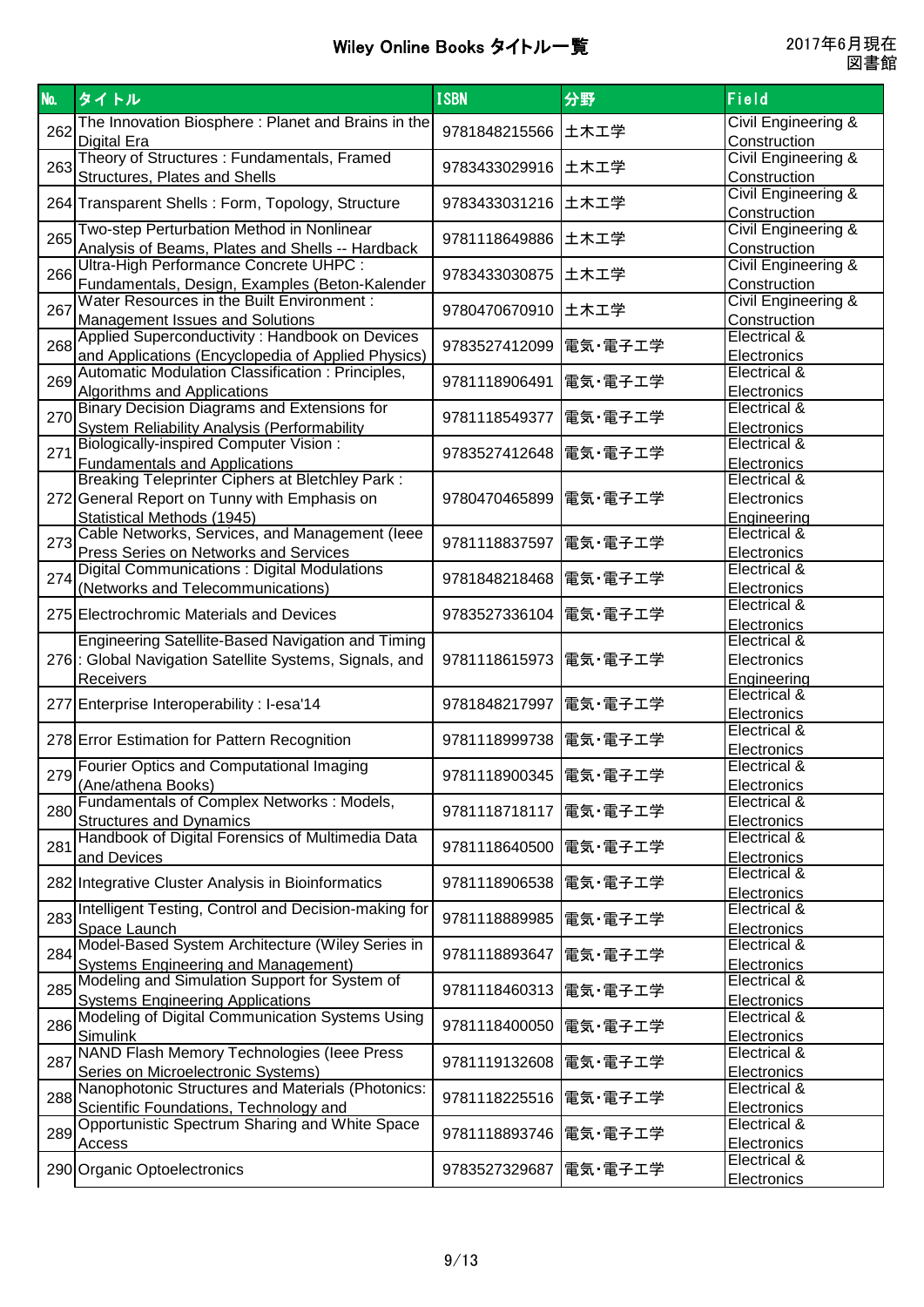| <b>No.</b> | タイトル                                                                                           | <b>ISBN</b>            | 分野      | Field                         |
|------------|------------------------------------------------------------------------------------------------|------------------------|---------|-------------------------------|
|            | Passive Macromodeling: Theory and Applications                                                 |                        |         | Electrical &                  |
| 291        | (Wiley: Microwave and Optical Engineering)                                                     | 9781118094914  電気・電子工学 |         | Electronics                   |
|            |                                                                                                |                        |         | Electrical &                  |
|            | 292 Photon Management in Solar Cells                                                           | 9783527411757          | 電気・電子工学 |                               |
|            | Quantitative Assessments of Distributed Systems:                                               |                        |         | Electronics                   |
|            |                                                                                                |                        |         | Electrical &                  |
|            | 293 Methodologies and Techniques (Performability                                               | 9781118595213  電気・電子工学 |         | Electronics                   |
|            | Engineering)                                                                                   |                        |         | Engineering                   |
| 294        | Radio-Frequency Integrated-Circuit Engineering                                                 | 9780471398202          | 電気・電子工学 | Electrical &                  |
|            | (Wiley Series in Microwave and Optical                                                         |                        |         | Electronics                   |
|            | Regularization and Bayesian Methods for Inverse                                                |                        |         | Electrical &                  |
|            | 295 Problems in Signal and Image Processing (Digital                                           | 9781848216372          | 電気・電子工学 | Electronics                   |
|            | Signal and Image Processing)                                                                   |                        |         | Engineering                   |
|            | Reliability, Maintainability, and Supportability: Best                                         |                        |         | Electrical &                  |
|            | 296 Practices for Systems Engineers (Wiley Series in                                           | 9781118858882          | 電気・電子工学 | Electronics                   |
|            | <b>Systems Engineering and Management)</b>                                                     |                        |         | Engineering                   |
|            |                                                                                                |                        |         | Electrical &                  |
|            | 297 Remote Sensing Imagery (Iste)                                                              | 9781848215085          | 電気・電子工学 |                               |
|            |                                                                                                |                        |         | Electronics                   |
| 298        | Resonant MEMS : Fundamentals, Implementation,                                                  | 9783527335459  電気・電子工学 |         | Electrical &                  |
|            | and Application (Advanced Micro & Nanosystems                                                  |                        |         | Electronics                   |
|            | 299 Sneak Circuits of Power Electronic Converters                                              | 9781118379943          | 電気・電子工学 | Electrical &                  |
|            |                                                                                                |                        |         | Electronics                   |
|            | Software Defined Mobile Networks (SDMN) :                                                      |                        |         | Electrical &                  |
|            | 300 Beyond LTE Network Architecture (Wiley Series in                                           | 9781118900284          | 電気・電子工学 | Electronics                   |
|            | <b>Communications Networking &amp; Distributed</b>                                             |                        |         | Engineering                   |
|            | Software Networks: Virtualization, SDN, 5G and                                                 |                        |         | Electrical &                  |
|            | 301 Security (Networks & Telecommunication:                                                    | 9781848216945          | 電気・電子工学 | Electronics                   |
|            | <b>Advanced Networks)</b>                                                                      |                        |         | Engineering                   |
|            | Timed Arrays: Wideband and Time Varying                                                        |                        |         | Electrical &                  |
| 302        |                                                                                                | 9781118860144          | 電気・電子工学 |                               |
|            | Antenna Arrays<br>Trellis and Turbo Coding: Iterative and Graph-                               |                        |         | Electronics<br>Electrical &   |
|            |                                                                                                |                        |         |                               |
|            | 303 Based Error Control Coding (leee Series on Digital                                         | 9781118083161          | 電気・電子工学 | Electronics                   |
|            | & Mobile Communication)                                                                        |                        |         | Engineering                   |
| 304        | Vacuum Nanoelectronic Devices : Novel Electron                                                 | 9781119037958          | 電気・電子工学 | Electrical &                  |
|            | Sources and Applications                                                                       |                        |         | Electronics                   |
|            | 305 Wireless Communications Systems Design                                                     | 9781118610152  電気·電子工学 |         | Electrical &                  |
|            |                                                                                                |                        |         | Electronics                   |
|            | Competitive Quality and Innovation (Systems and                                                |                        |         |                               |
|            | 306 Industrial Engineering)                                                                    | 9781848218208 生産工学     |         | Industrial Engineering        |
|            | E-enabled Operations Management (Systems and                                                   |                        |         |                               |
| 307        | Industrial Engineering)                                                                        | 9781848218406 生産工学     |         | <b>Industrial Engineering</b> |
|            | 6th International Symposium on High-Temperature                                                |                        |         |                               |
|            | 308 Metallurgical Processing: Proceedings of a                                                 | 9781119073574 材料科学     |         | <b>Materials Science</b>      |
|            |                                                                                                |                        |         |                               |
|            | Symposium Sponsored by the Mineral, Metals &<br>Advanced Composites for Aerospace, Marine, and |                        |         |                               |
|            |                                                                                                |                        |         |                               |
|            | 309 Land Applications II: Proceedings of a Symposium                                           | 9781119082262 材料科学     |         | <b>Materials Science</b>      |
|            | Sponsored by the Minerals, Metals & Materials                                                  |                        |         |                               |
| 310        | Advanced Electrical and Electronics Materials :                                                | 9781118998359  材料科学    |         | <b>Materials Science</b>      |
|            | Processes and Applications (Advanced Materials)                                                |                        |         |                               |
|            | 311 Advanced Functional Materials (Advanced                                                    | 9781118998274 材料科学     |         | Materials Science             |
|            | <b>Advanced Processing and Manufacturing</b>                                                   |                        |         |                               |
|            | 312 Technologies for Nanostructured and                                                        | 9781119211655  材料科学    |         | <b>Materials Science</b>      |
|            | <b>Multifunctional Materials II: Ceramic Engineering</b>                                       |                        |         |                               |
|            | Advances in Bioceramics and Porous Ceramics :                                                  |                        |         |                               |
|            | 313 Ceramic Engineering and Science Proceedings,                                               | 9781119211617  材料科学    |         | <b>Materials Science</b>      |
|            |                                                                                                |                        |         |                               |
|            | Volume 36 Issue 5 (Ceramic Engineering and                                                     |                        |         |                               |
|            | Advances in Ceramic Armor: Ceramic Engineering                                                 |                        |         |                               |
|            | 314 and Science Proceedings, Volume 36 Issue 4                                                 | 9781119211532 材料科学     |         | <b>Materials Science</b>      |
|            | (Ceramic Engineering and Science Proceedings)                                                  |                        |         |                               |
|            | Advances in Contact Angle, Wettability and                                                     |                        |         |                               |
|            | 315 Adhesion (Adhesion and Adhesives: Fundamental                                              | 9781119116981          | 材料科学    | <b>Materials Science</b>      |
|            | and Applied Aspects)                                                                           |                        |         |                               |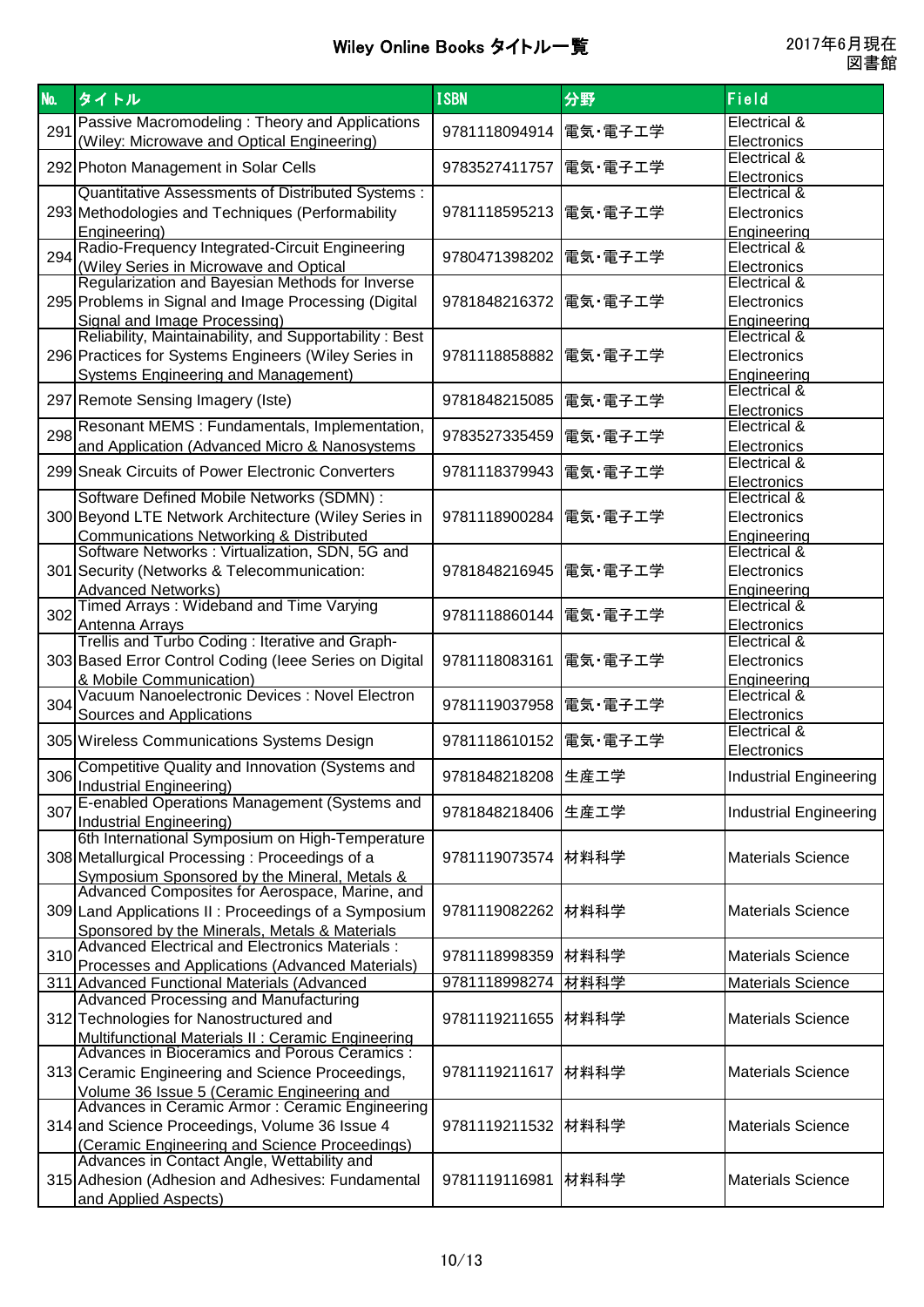| No. | タイトル                                                                                                                                                                                                  | <b>ISBN</b>        | 分野   | Field                    |
|-----|-------------------------------------------------------------------------------------------------------------------------------------------------------------------------------------------------------|--------------------|------|--------------------------|
| 316 | Advances in Materials Science for Environmental                                                                                                                                                       | 9781119190257      | 材料科学 | <b>Materials Science</b> |
| 317 | and Energy Technologies IV (Ceramic<br>Advances in Solid Oxide Fuel Cells and Electronic<br>Ceramics: Ceramic Engineering and Science<br>Proceedings (Ceramic Engineering and Science<br>Proceedings) | 9781119211495 材料科学 |      | <b>Materials Science</b> |
|     | Advances in the Science and Engineering of<br>318 Casting Solidification: An MPMD Symposium<br><b>Honoring Doru Michael Stefanescu</b>                                                                | 9781119082385      | 材料科学 | <b>Materials Science</b> |
| 319 | Biaxial Nematic Liquid Crystals: Theory,<br>Simulation and Experiment                                                                                                                                 | 9780470871959      | 材料科学 | <b>Materials Science</b> |
|     | 320 Biodegradable Polyesters                                                                                                                                                                          | 9783527330867      | 材料科学 | <b>Materials Science</b> |
| 321 | Biomaterials Science: Processing, Properties and<br>Applications (Ceramic Transactions)                                                                                                               | 9781119190028      | 材料科学 | <b>Materials Science</b> |
|     | <b>Carbon Nanomaterials for Advanced Energy</b><br>322 Systems: Advances in Materials Synthesis and<br><b>Device Applications</b>                                                                     | 9781118580783      | 材料科学 | <b>Materials Science</b> |
|     | 323 Ceramic Materials for Energy Applications<br>(Ceramic Engineering and Science Proceedings)                                                                                                        | 9781119211693      | 材料科学 | <b>Materials Science</b> |
|     | 324 Ceramics Science and Technology (4-Volume Set)                                                                                                                                                    | 9783527311491      | 材料科学 | <b>Materials Science</b> |
|     | Characterization of Minerals, Metals, and Materials<br>325 2015 : Proceedings of a Symposium Sponsored by<br>the Materials Characterization Committee of the                                          | 9781119082460      | 材料科学 | <b>Materials Science</b> |
|     | 326 Concise Encyclopedia of High Performance                                                                                                                                                          | 9781118469651      | 材料科学 | <b>Materials Science</b> |
|     | 327 Copper Zinc Tin Sulfide-Based Thin-Film Solar                                                                                                                                                     | 9781118437872      | 材料科学 | <b>Materials Science</b> |
| 328 | <b>CVD Polymers: Fabrication of Organic Surfaces</b><br>and Devices                                                                                                                                   | 9783527337996      | 材料科学 | <b>Materials Science</b> |
|     | Desiccation Cracks and their Patterns: Formation<br>329 and Modelling in Science and Nature (Statistical<br>Physics of Fracture and Breakdown)                                                        | 9783527412136      | 材料科学 | <b>Materials Science</b> |
|     | Developments in Strategic Ceramic Materials (36-<br>330 Volume Set) (Ceramic Engineering and Science<br>Proceedings)                                                                                  | 9781119211730      | 材料科学 | <b>Materials Science</b> |
| 331 | Dyes and Chromophores in Polymer Science<br>(Materials Science)                                                                                                                                       | 9781848217423      | 材料科学 | <b>Materials Science</b> |
|     | Friction Stir Welding and Processing: Proceedings<br>332 of a symposium sponsored by the Shaping and<br>Forming Committee of the Materials Processing &                                               | 9781119082491 材料科学 |      | <b>Materials Science</b> |
|     | Functional Polymer Coatings : Principles, Methods,<br>333 and Applications (Wiley Series on Polymer<br><b>Engineering and Technology)</b>                                                             | 9781118510704      | 材料科学 | <b>Materials Science</b> |
| 334 | Functional Polymers in Food Science: From<br>Technology to Biology: Food Packaging                                                                                                                    | 9781118594896      | 材料科学 | <b>Materials Science</b> |
| 335 | <b>Functional Polymers in Food Science: From</b><br>Technology to Biology; Food Processing                                                                                                            | 9781118595183      | 材料科学 | <b>Materials Science</b> |
|     | Fundamentals of Conjugated Polymer Blends,<br>336 Copolymers and Composites: Synthesis,<br>Properties, and Applications                                                                               | 9781118549490      | 材料科学 | <b>Materials Science</b> |
|     | 337 Large Area and Flexible Electronics                                                                                                                                                               | 9783527336395      | 材料科学 | <b>Materials Science</b> |
|     | Light Metals 2015 : Proceedings of the Symposia<br>338 Sponsored by the Tms Aluminum Committee at the<br>Tms 2015 Annual Meeting & Exhibition, March 15-                                              | 9781119082446      | 材料科学 | <b>Materials Science</b> |
|     | 339 Magnesium Technology 2015                                                                                                                                                                         | 9781119082439      | 材料科学 | <b>Materials Science</b> |
| 340 | Marine, Waterborne, and Water-Resistant<br><b>Polymers: Chemistry and Applications</b>                                                                                                                | 9781119184867      | 材料科学 | <b>Materials Science</b> |
|     | Mechanical Properties and Performance of<br>341 Engineering Ceramics and Composites X: A<br>Collection of Papers Presented at the 39th                                                                | 9781119211280      | 材料科学 | <b>Materials Science</b> |
|     | 342 Mesoporous Zeolites : Preparation,<br><b>Characterization and Applications</b>                                                                                                                    | 9783527335749 材料科学 |      | <b>Materials Science</b> |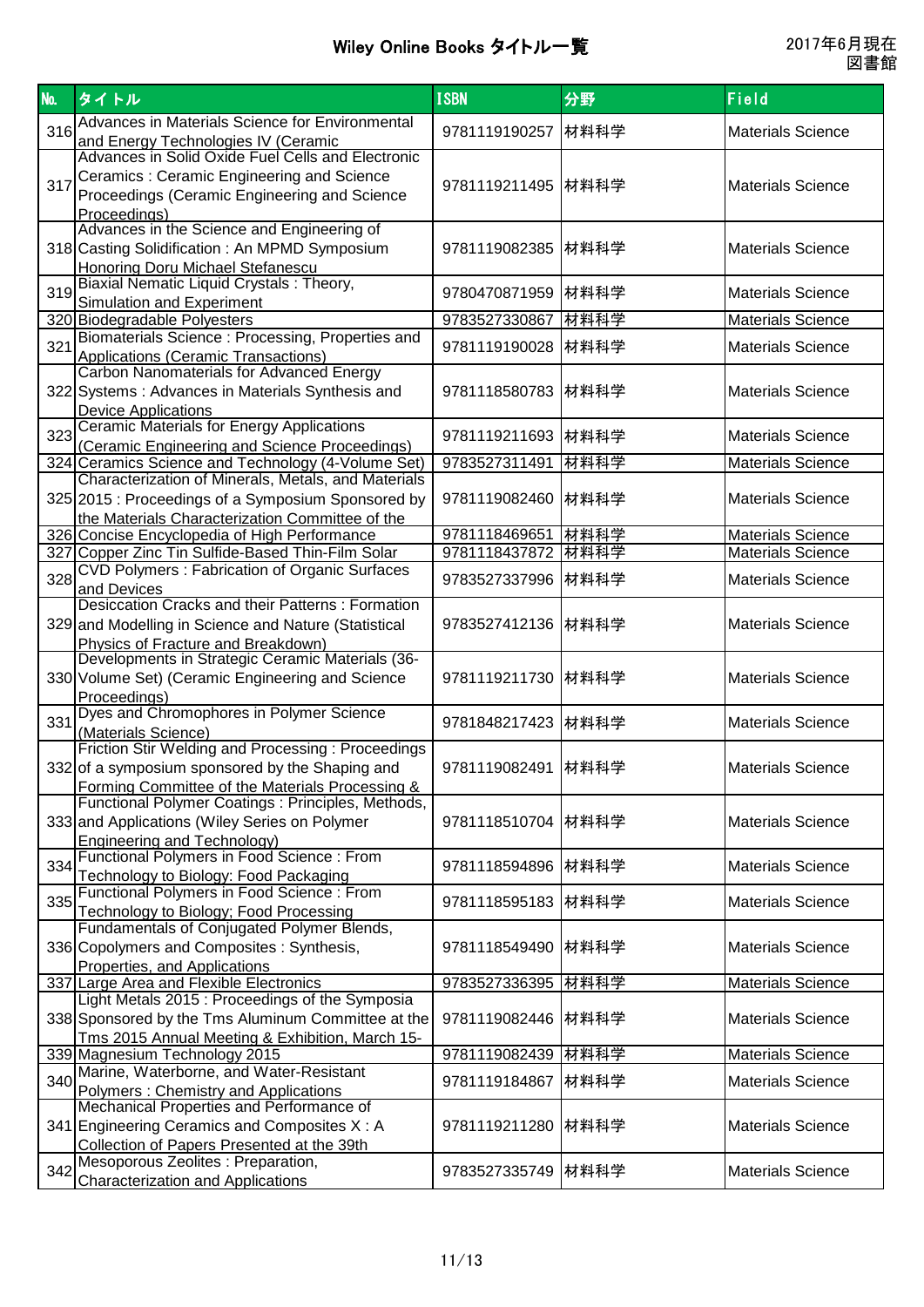| No. | タイトル                                                                                                                                                                | <b>ISBN</b>         | 分野   | Field                     |
|-----|---------------------------------------------------------------------------------------------------------------------------------------------------------------------|---------------------|------|---------------------------|
| 343 | Particle Adhesion and Removal (Adhesion and<br>Adhesives: Fundamental and Applied Aspects)                                                                          | 9781118831533       | 材料科学 | <b>Materials Science</b>  |
| 344 | Physical Chemistry and Acid-Base Properties of<br><b>Surfaces</b>                                                                                                   | 9781848218437       | 材料科学 | <b>Materials Science</b>  |
|     | Physical Properties of High-Temperature<br>345 Superconductors (Wiley Series in Materials for<br>Electronic & Optoelectronic Applications)                          | 9781119978817       | 材料科学 | <b>Materials Science</b>  |
| 346 | Polyethylene-Based Blends, Composites and<br>Nanocomposities                                                                                                        | 9781118831281       | 材料科学 | <b>Materials Science</b>  |
| 347 | Polymer Composites : Volume 3 (Polymer<br>Composites. 3 Volume Set .3)                                                                                              | 9783527329809       | 材料科学 | <b>Materials Science</b>  |
|     | 348 Polymer Composites, Vol. 2: Nanocomposites                                                                                                                      | 9783527329793       | 材料科学 | <b>Materials Science</b>  |
|     | Polymers for Energy Storage and Conversion :<br>349 Properties and Applications (Polymer Science and<br><b>Plastics Engineering)</b>                                | 9781118344545       | 材料科学 | <b>Materials Science</b>  |
|     | 350 Processing and Properties of Advanced Ceramics<br>and Composites VII (Ceramic Transactions)                                                                     | 9781119183877       | 材料科学 | <b>Materials Science</b>  |
|     | 351 Progress in Adhesion and Adhesives                                                                                                                              | 9781119162193       | 材料科学 | <b>Materials Science</b>  |
|     | Rare Metal Technology 2015 : Proceedings of a<br>352 Symposium Sponsored by the Minerals, Metals &<br>Materials Society (TMS) held during TMS2015<br>144th Annual M | 9781119078302 材料科学  |      | <b>Materials Science</b>  |
|     | Statistical Physics of Fracture, Breakdown, and<br>353 Earthquake: Effects of Disorder and Heterogeneity<br>(Statistical Physics of Fracture and Breakdown)         | 9783527412198       | 材料科学 | <b>Materials Science</b>  |
| 354 | The Nano-Micro Interface: Bridging the Micro and<br>Nano Worlds                                                                                                     | 9783527336333       | 材料科学 | <b>Materials Science</b>  |
|     | TMS 2015 Supplemental Proceedings: 144th<br>355 Annual Meeting & Exhibition; March 15-19, 2015-<br>Walt Disney World-Orlando, Florida, USA                          | 9781119082415       | 材料科学 | <b>Materials Science</b>  |
|     | 356 Topological Insulators: Fundamentals and                                                                                                                        | 9783527337026  材料科学 |      | <b>Materials Science</b>  |
|     | 3D Discrete Element Workbench for Highly<br>357 Dynamic Thermo-Mechanical Analysis (Discrete<br>Element Model and Simulation of Continuous                          | 9781848217720       | 機械工学 | Mechanical<br>Engineering |
|     | 358 Adaptive Aeroservoelastic Control (Aerospace)                                                                                                                   | 9781118457634 機械工学  |      | Mechanical                |
|     | 359 Aircraft Control Allocation (Aerospace)                                                                                                                         | 9781118827796 機械工学  |      | Mechanical                |
|     | An Introduction to Thermodynamic Cycle<br>360 Simulations for Internal Combustion Engines                                                                           | 9781119037569 機械工学  |      | Mechanical<br>Engineering |
|     | 361 CENELEC 50128 and IEC 62279 Standards (Iste)                                                                                                                    | 9781848216341       | 機械工学 | Mechanical                |
| 362 | Computation of Nonlinear Structures: Extremely<br>Large Elements for Frames, Plates and Shells                                                                      | 9781118996959       | 機械工学 | Mechanical<br>Engineering |
| 363 | Computational Fluid-Structure Interaction :<br>Methods and Applications (Wiley Series in                                                                            | 9780470978771       | 機械工学 | Mechanical<br>Engineering |
|     | 364 Control of Quantum Systems: Theory and                                                                                                                          | 9781118608128 機械工学  |      | Mechanical                |
|     | 365 Convection Heat Transfer                                                                                                                                        | 9780470900376 機械工学  |      | Mechanical                |
|     | 366 Design of Jigs, Fixtures and Press Tools                                                                                                                        | 9781119155676 機械工学  |      | Mechanical                |
|     | 367 Designing Human-machine Cooperation Systems                                                                                                                     | 9781848216853 機械工学  |      | Mechanical                |
| 368 | Discrete Element Method to Model 3D Continuous<br>Materials (Numerical Methods in Engineering                                                                       | 9781848217706       | 機械工学 | Mechanical<br>Engineering |
|     | 369 Discrete Mechanics (Iste)                                                                                                                                       | 9781848216785       | 機械工学 | Mechanical                |
|     | Discrete-Continuum Coupling Method to Simulate                                                                                                                      |                     |      | Mechanical                |
|     | 370 Highly Dynamic Multi-Scale Problems: Simulation<br>of Laser-induced Damage in Silica Glass (Discrete                                                            | 9781848217713 機械工学  |      | Engineering               |
| 371 | Electric Vehicle Machines and Drives: Design,<br>Analysis and Application                                                                                           | 9781118752524       | 機械工学 | Mechanical<br>Engineering |
|     | 372 Handbook of Compliant Mechanisms                                                                                                                                | 9781119953456       | 機械工学 | Mechanical                |
| 373 | Heat and Moisture Transfer between Human Body<br>and Environment                                                                                                    | 9781848218932 機械工学  |      | Mechanical<br>Engineering |
|     | 374 High Enthalpy Gas Dynamics                                                                                                                                      | 9781118821893       | 機械工学 | Mechanical                |
|     | 375 Homogenization of Heterogeneous Thin and Thick<br>Plates (Mechanical Engineering and Solid                                                                      | 9781848216525 機械工学  |      | Mechanical<br>Engineering |